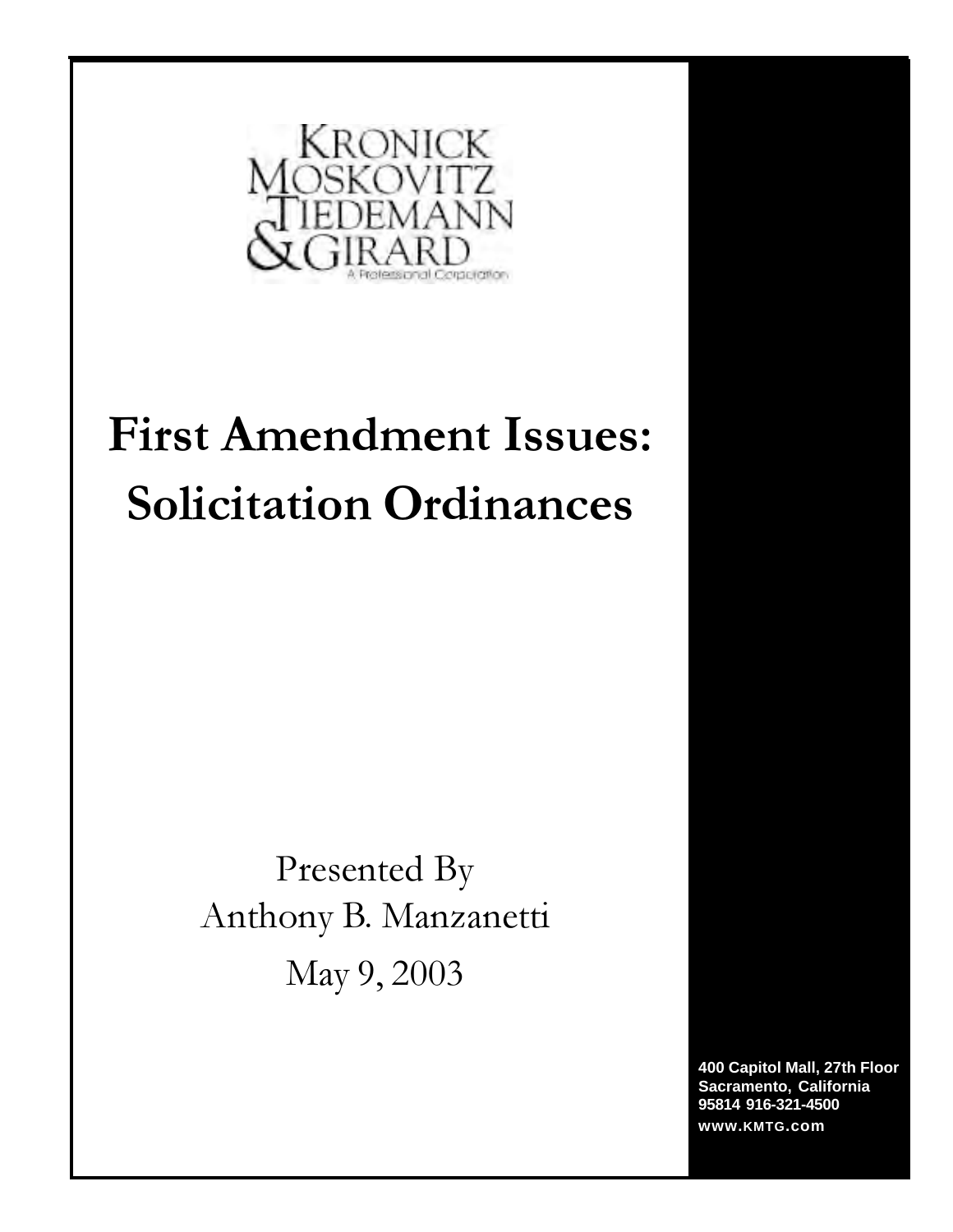#### I. SOLICITATION AND PRIVATE RESIDENCES

#### A. Introduction:

The United States Supreme Court in *Watchtower Bible*  $\ll$  *Tract Society of New York, Inc. v. Village of* Stratton (2002) 536 U.S. 150; 122 S.Ct. 2080 ("Watchtower Bible"), effectively overturned an Ohio ordinance making it a nuisance to engage in door-to-door advocacy without first registering with the Mayor and receiving and displaying a permit. The 6-3 majority opinion held the ordinance violated the First Amendment as applied to religious proselytizing, anonymous political speech, and the distribution of handbills.

The court did not specify the applicable standard of review and instead rested its opinion on two grounds. First the court found the ordinance violated the overbreadth doctrine (Watchtower, supra, at 2089), second the court found the Village failed to tailor the ordinance to its stated purpose  $(Id.)$ <sup>1</sup>

Under the first prong of the court's analysis, the court stated the mere fact that the ordinance covers so much speech raised constitutional concerns. (Watchtower Bible, supra, at 2090.) The court considered the ordinance too broad because it interfered with the speaker's interest in speaking with anonymity, it ignored the fact that some speakers may object on religious or patriotic grounds to seeking a permit in the first place, and it effectively banned a significant amount of spontaneous speech since speakers could not receive a permit on weekends or holidays when the Mayor's office was closed. (Ibid.)

After finding the ordinance was overbroad, the court went on to conclude the Village had not tailored its ordinance to satisfy the stated justifications. The Village argued it adopted its ordinance in order to protect residents from fraud and crime and allowed for preservation of privacy in the home. (Watchtower Bible, supra, at 2091.) The court held the ordinance fell short of reaching these goals. It concluded the ordinance did not protect from fraud because the ordinance regulated more than just commercial speech and the solicitation of funds; it did not protect against crime because it failed to include several categories of potential criminals, including persons posing as stranded motorists and census takers; and the ordinance did not protect the privacy of residents because residents could accomplish this goal by posting no solicitation signs. (Ibid.)

Although the court did not specify the applicable level of scrutiny, under the second prong of the court's analysis, the court requires some balance between the affected speech and the governmental interests that the ordinance purports to serve. (Watchtower Bible, supra, at 2089.) This suggests the court might apply a balancing test to review of future solicitation ordinances.<sup>2</sup> It is possible the court would apply intermediate scrutiny to its review of solicitation ordinances since Justice Breyer's concurring opinion suggests the appropriate standard is intermediate scrutiny. (Id. at 2091-92.) Justice

<sup>2</sup> The court generally applies two tests in reviewing ordinances on First Amendment grounds. The court will either apply a strict scrutiny analysis in which the ordinance must be narrowly tailored to



It is not clear whether the court intended to create a new two-pronged test in Watchtower Bible or whether the Justices simply could not agree on the applicable level of scrutiny and whether the ordinance survived that level of scrutiny. As Justice Rehnquist's dissent states, "It is not clear what test the court is applying or under which part of the test the ordinance fails." (Watchtower Bible, supra, at 2094.)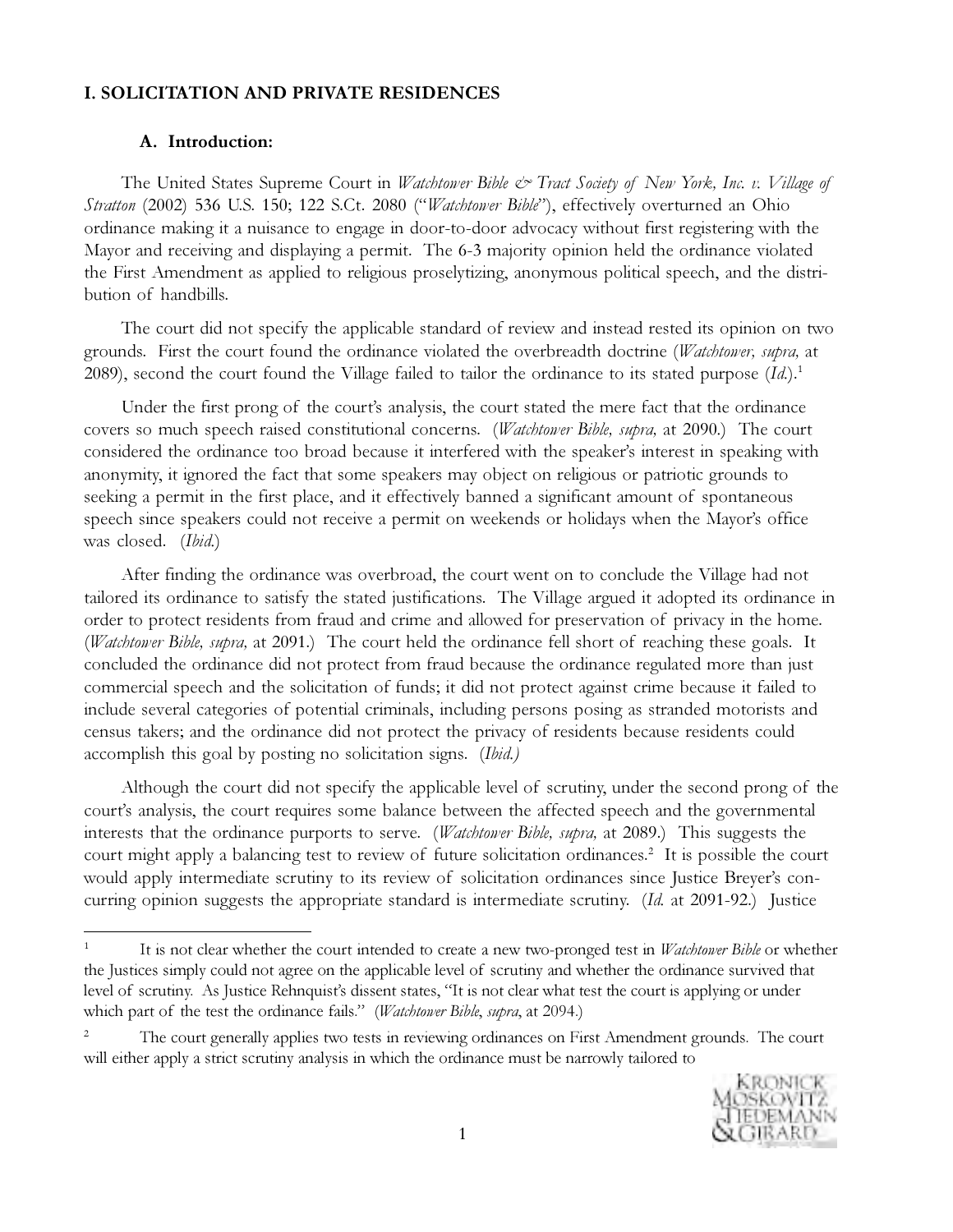Rehnquist, writing the lone dissenting opinion, however, argued the court actually applied some "unworkable" standard that appears to be higher than intermediate scrutiny. (Id., supra, at 2094.) Justice Rehnquist argued intermediate scrutiny should apply for all content-neutral regulations of speech that occur at private residences. (Ibid.)

## B. Extent of the Holding in Watchtower Bible

## 1. Canvassing and Pamphleteering by Religious Organizations

The *Watchtower Bible* case prohibits cities from requiring religious organizations to seek and display a permit prior to engaging in door-to-door "proselytizing." The court, however, left open the possibility that a city could require a permit for organizations, including religious organizations, where the members are not solely "proselytizing," but are seeking funds. If an organization actively seeks donations, this may fall outside the scope of the holding in *Watchtower Bible*.

However, even if the organization is actively seeking donations, the court will still apply some form of heightened scrutiny in reviewing the ordinance. This is because the Supreme Court has clearly established that collecting funds for charitable, political or religious purposes involves a variety of speech interests and is therefore protected by the First Amendment. (Village of Schaumburg v. Communities for a Better Environment (1980) 444 U.S. 620, 632 ("Village of Schaumburg").) The court has clarified that soliciting financial support is intertwined with the communication of, the dissemination of, and propagation of views and ideas and the advocacy of causes. (Ibid.) Therefore, cities cannot treat the solicitation of funds as purely commercial speech. *Village of Schaumburg* makes clear that a city may adopt a regulation regarding the solicitation of funds if it does not unduly intrude upon the rights of free speech. (Id. citing Hynes v. Mayor of Oradell (1976) 425 U.S. 610.) An ordinance imposing a restriction or permit requirement on the solicitation of funds must therefore pass some form of heightened scrutiny.

## 2. Canvassing and Pamphleteering by Non-religious Organizations

The *Watchtower Bible* case prohibits a city from requiring a person to first seek a permit where the speaker wishes to engage in anonymous political speech or distribution of handbills. The holding of Watchtower Bible, therefore, extends to groups other than religious groups. The city cannot require a permit for any pure speech involving political speech or the distribution of handbills.

The court's reasoning for finding the ordinance was overbroad was based in part upon the court's interests in anonymous speech. (Citing McIntyre v. Ohio Elections Commission (1955) 514 U.S. 334.)<sup>3</sup> The Court of Appeals in *Watchtower Bible* had held that door-to-door solicitors do not have an interest in anonymity because face-to-face interaction destroyed all possibility of remaining anonymous. The Supreme Court rejected this determination stating, "The fact that circulators revealed their physical

satisfy a compelling state interest, or the intermediate scrutiny analysis that provides that "government may impose reasonable restrictions on the time, place or manner of protected speech, provided the restrictions 'are justified without reference to content of the regulated speech, that they are narrowly tailored to serve a significant government interest, and that they leave open ample alternative channels for communication of information.'" (Ward v. Rock Against Racism (1989) 491 U.S. 781, 791.)

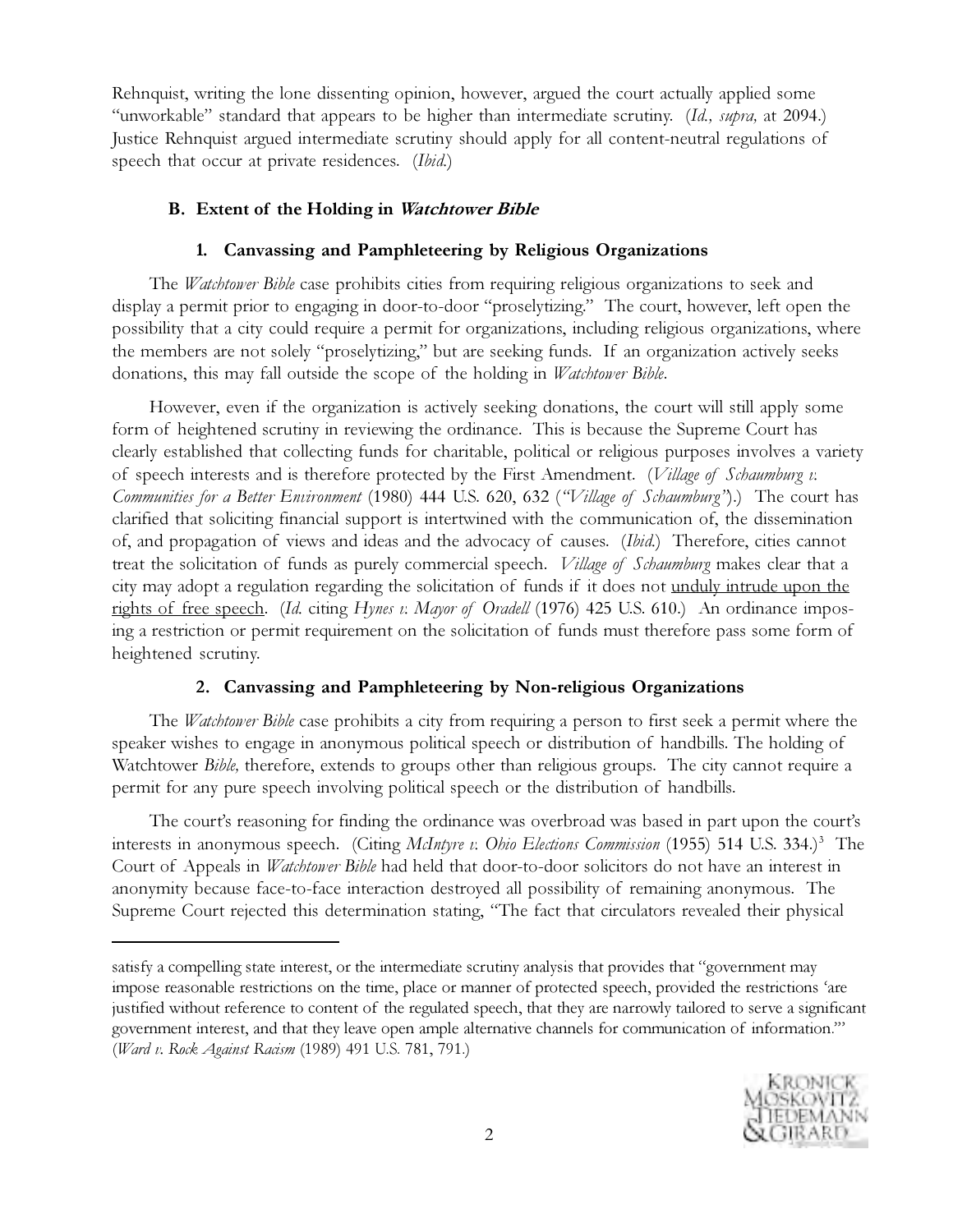identities did not foreclose our consideration of the circulators' interest in maintaining their anonymity." (Watchtower Bible, supra, at 2090.) The court concluded that strangers should be allowed to remain strangers unless there is some special state interest in requiring disclosure of identity. The court identified two such interests that would outweigh the interests in anonymous speech. First the court identified needs of the state to protect the integrity of the ballot-initiative process (citing *Buckley* v. American Constitutional Law Foundation, Inc. (1999) 525 U.S. 182 ("ACLF")). Second, the court identified the need to prevent fraudulent commercial transactions. (Watchtower Bible, supra, at 2090.) Thus, the court may uphold a permit process where the city has some special interest in denying the right to anonymous speech.

An additional "special state interest" for denying anonymous political speech may include political speech that involves charitable solicitations. The court in Buckley v. Valeo (1976) 424 U.S. 1, held donors to political causes do not have an interest in anonymous speech because the state interest in preserving the political process outweighs the need for anonymity. A second "special state interest" may include the state's right to require petition circulators sign a notarized affidavit or permit. The court in ACFL upheld a portion of a Colorado law that required petition circulators provide a notarized affidavit containing the petitioner's name, address and signature. (Id. at 199.) The court stated an affidavit requirement "exemplifies the type of regulation for which McIntyre left room." (Id. at 200.) The court further explained the affidavit requirement provided necessary information without exposing the circulator to "heat of the moment" harassment. (Id. at 199.)

ACLF factually applies to all one-on-one political advocacy. However, its holding may be limited somewhat by *Watchtower Bible* since ACLF's registration requirements could have provided grounds for the Court in *Watchtower Bible* to uphold the ordinance, but the court instead avoided this precedents and held registration requirements violated a speakers' right to anonymity.

In addition the holding of Watchtower Bible permits the distribution of handbills. This would presumably extend to pamphleteering by non-religious as well as religious organizations.

## 3. Canvassing and Pamphleteering by Commercial Organizations or for a Commercial Purpose

The *Watchtower Bible* opinion is limited specifically to political and religious advocacy. The opinion does not expressly apply to commercial speech but may impact commercial speech in two ways.

First, the *Watchtower Bible* opinion permits the distribution of handbills without a permit. The opinion does not define "handbill." To the extent the term handbill includes commercial handbills, this opinion prohibits a city from requiring a permit for distribution so long as the person is not seeking face-to-face solicitation of money or peddling services.

Second, the court clarified that cities have an interest in some form of regulation, particularly where commercial speech is involved. (Watchtower Bible, supra, at 2088 citing Cantwell v. Connecticut (1940) 310 U.S. 296 ("Cantwell").) The court in *Watchtower Bible* stated: "had [the ordinance] been

The court in *McIntyre* identified a number for justifications for anonymity including: A fear of economic or social retaliation, a fear of social ostracism, a desire to preserve one's privacy, and a belief that ideas may be more persuasive when anonymous.

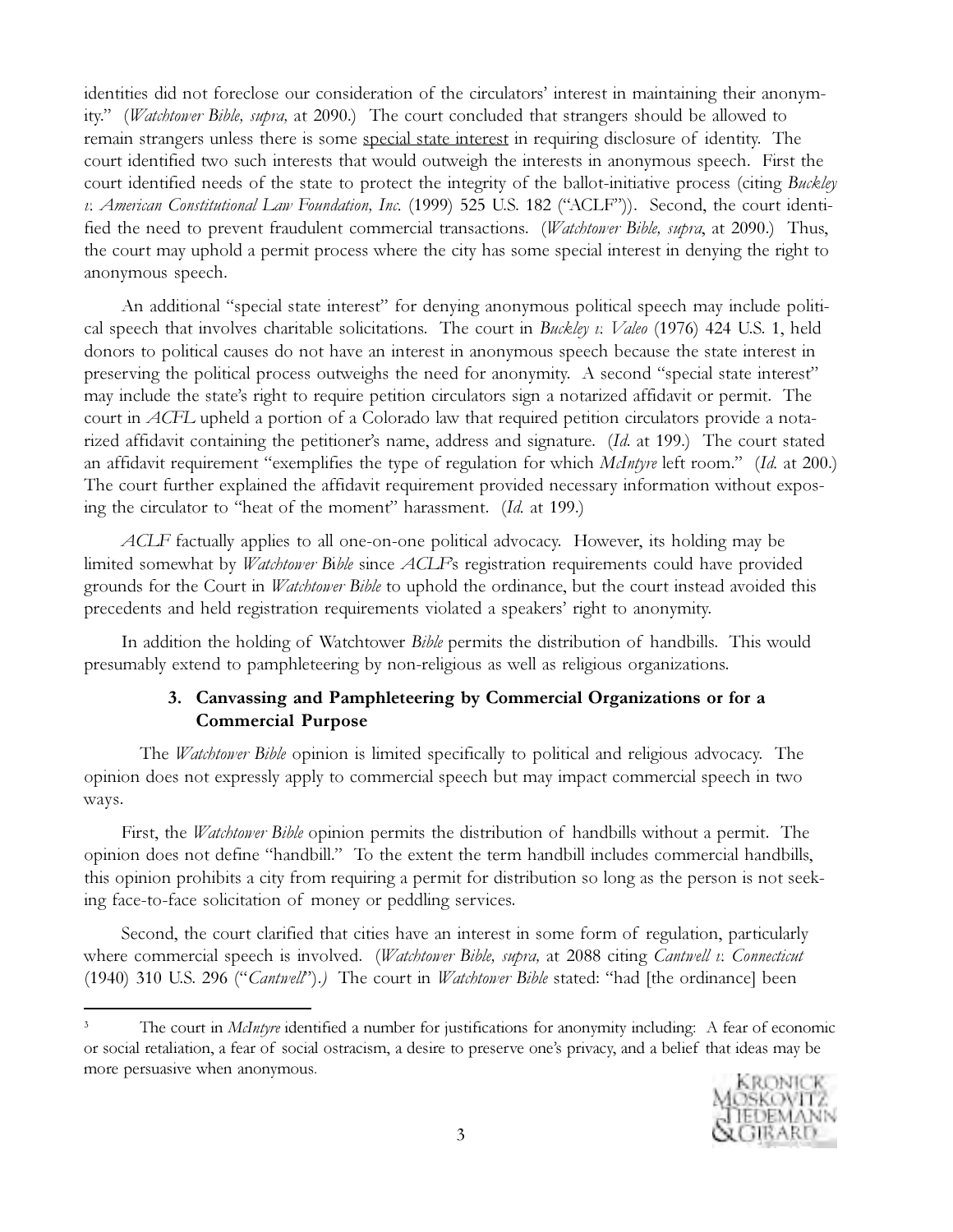construed to apply only to commercial activity and solicitation of funds, arguably the ordinance would have been tailored to the Village's interests." *(Ibid.)* 

Because the opinion in *Watchtower Bible* does not directly apply to commercial speech, presumably the courts' prior precedents including *Cantwell*, decided on free exercise grounds, and *Valentine v.* Christensen (1942) 316 U.S. 52, 54 ("Valentine") will apply. The court in Cantwell stated that "without doubt a State may protect its citizens from fraudulent solicitation by requiring a stranger in the community, before permitting him publicly to solicit funds for any purpose, to establish his identity and his authority to act for the cause which he purports to represent." (Cantwell, supra, at 306-307.)

These opinions suggest (1) a city may adopt a solicitation ordinance so long as the ordinance passes some form of heightened scrutiny, and (2) protecting residents from crime and fraud will provide an adequate justification for adopting such an ordinance.

#### C. Impact of Watchtower Bible on Prior Case Law

The Watchtower Bible opinion leaves most of the court's prior precedents intact. The opinion does not appear to either expressly or impliedly overrule any prior court opinions. The following is a summary of the court's prior precedents impacting door-to-door solicitations.

## 1. City Cannot Completely Forbid Door-to-Door Solicitations—But Has Power to Regulate

The court in Martin v. City of Struthers (1943) 319 U.S. 141, 147 struck down an ordinance forbidding solicitors or distributors of literature from knocking on residential doors in the community. The 5-to-4 majority opinion concluded that on balance "[t]he dangers of distribution can so easily be controlled by traditional legal methods, leaving to each householder the full right to decide whether he will receive strangers as visitors, that stringent prohibition can serve no purpose but that forbidden by the Constitution, the naked restriction of the dissemination of ideas." (Ibid.)

The court has observed that it "has consistently recognized a municipality's power to protect its citizens from crime and undue annoyance by regulating soliciting and canvassing. A narrowly drawn ordinance, that does not vest in municipal officers the undefined power to determine what messages residents will hear, may serve these important interests without running afoul of the First Amendment." (Hynes v. Mayor of Oradell (1976) 425 U.S. 610, 616-17.) The court in *Watchtower Bible* may have impliedly overruled dicta from *Hynes* that indicated the court had through its prior precedents supported government regulations that require a canvasser give some form of notice to officials prior to canvassing house-to-house for charitable or political purposes. The Hynes dicta may be overruled as it applies to religious proselytizing, anonymous political speech and the distribution of handbills.

Although the City may have the power to regulate door-to-door solicitations, this ordinance may not grant discretion to the City regarding whether to approve the speech. *(Cantwell, supra*, at 307.)

#### 2. City Cannot Require Percentage of Funds be Used for Charitable Purpose

The court has invalidated ordinances that require charitable organizations use at least 75% of their receipts directly for charitable purposes, defined so as to exclude the expenses of solicitation,

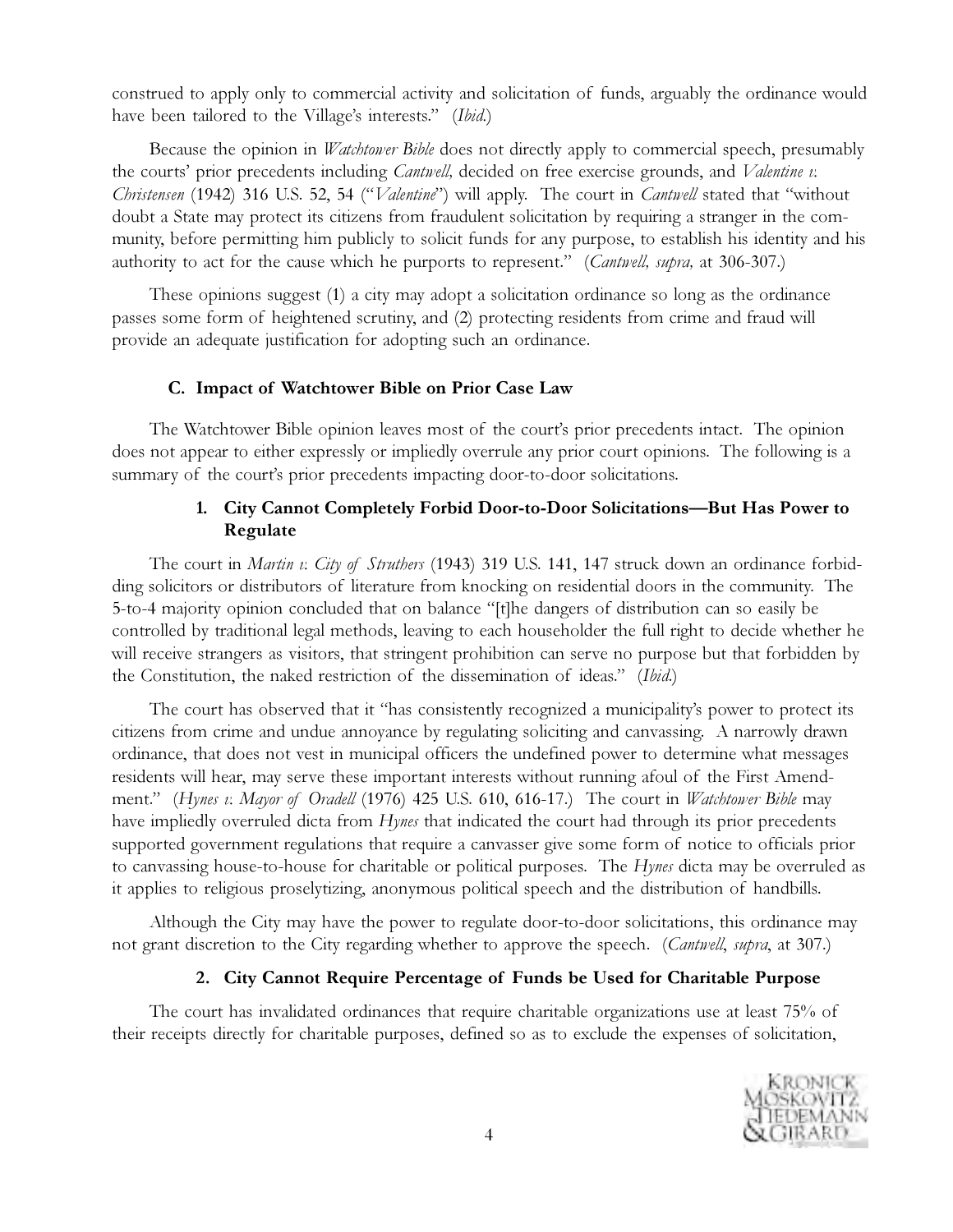salaries, overhead, and other administrative expenses, in order to receive a door-to-door solicitation permit. (Village of Schaumburg, supra, at 632; see also Larson v. Valente (1982) 456 U.S. 228.) The court rejected the city's contention that the ordinance was required to prevent fraud because it could not be said that all associations that spent more than 25% of their receipts on overhead were actually engaged in a profit making enterprise, and, in any event, more narrowly drawn regulations, such as disclosure requirements, could serve this governmental interest. (Village of Schaumburg, supra, at 632.)

The court extended the holding of *Village of Schaumberg* in Maryland v. Joseph H. Munson Co. (1984) 467 U.S. 947 ("Munson"), and Riley v. National Fed'n of the Blind (1988) 487 U.S. 781 ("Riley"). In both *Munson* and *Riley* the court invalidated provisions that required some relationship between the amount of money collected and the costs spent on charitable purposes. The court stated it saw "no nexus between the percentage of funds retained by the fundraiser and the likelihood that the solicitation is fraudulent" or any scheme that shifts the burden to the fundraiser to show that a fee structure is reasonable. (Riley, *supra*, 487 at 493.)

#### 3. Occupant Objection Provisions Acceptable

The Witnesses did not challenge the constitutionality of Village of Stratton ordinance section 116.07, regarding the rights of owners or occupants to prohibit solicitation at his or her residence. An ordinance, therefore, may limit a speaker's right to disseminate ideas and written materials where the resident posts a "No Solicitation or Peddling" sign. The Village in *Watchtower Bible* provides these signs to any resident who requests a sign. A city may therefore provide a similar provision for residents at their request.

## II. SOLICITATION AND PUBLIC PLACES

The court in *Watchtower Bible* specifically narrowed its holding to apply only to door-to-door solicitations involving religious proselytizing, anonymous political speech and distribution of handbills. However, the court's justification for its holding appears to extend to all forms of solicitation, including solicitation on public property. First, the court determined the distribution of religious materials is "high value" speech equivalent to worship in churches and preaching from the pulpit. Second, the court concluded door-to-door solicitation is an essential avenue of communication that is essential to poorly financed groups. Third, the court recognized that champions of unpopular causes may be subject to harassment by government officials and social ostracism if the speaker is forced to first get a permit. Fourth, the court recognized the "pure and uncomplicated" benefits of verbal communication between individuals. (Watchtower Bible, supra, at 2087-88.)

Thus, *Watchtower Bible* may provide justification for challenging prior court precedents regarding solicitation even in public places. The following is an analysis of the current Supreme Court formulation for analyzing solicitation in public places.

## A. Impact of Watchtower Bible on Solicitation on Government Property

The court has long recognized the right of the government to manage its own property. However, the court balances this right against the rights of individuals to free speech on property that has

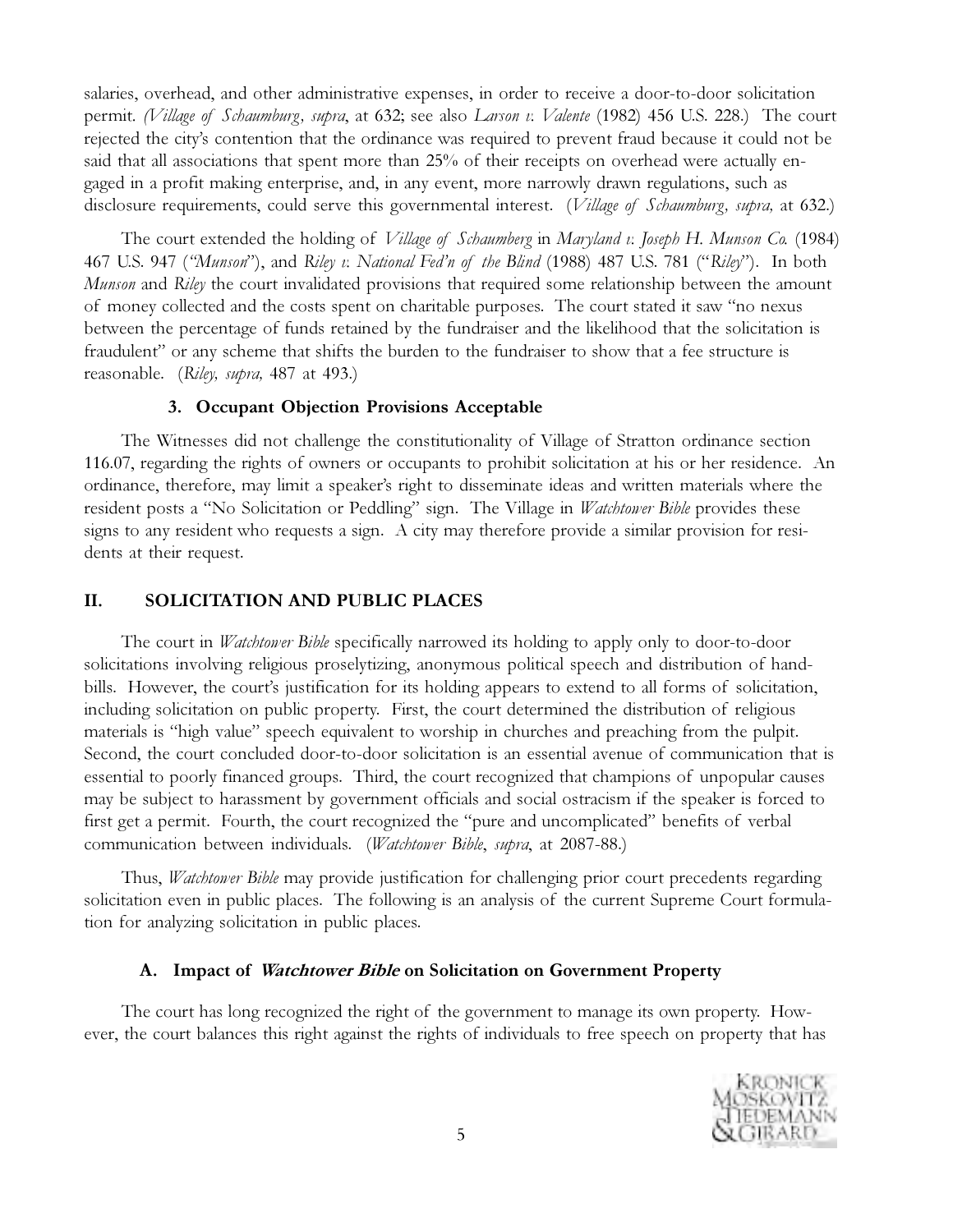traditionally be held open for speech. The court has formulated a forum approach to analyzing whether the government may restrict the rights of the public to speak on public property. The forum analysis assigns different levels of scrutiny depending upon how particular property is characterized. Property is either characterized as a traditionally public forum, a limited public forum or a nonpublic forum. (Perry Educ. Assn. v. Perry Local Educators' Assn. (1983) 460 U.S. 37, 45-48 ("Perry").) In traditional public forums, content-based restrictions on speech are subject to strict scrutiny and therefore must serve a compelling government interest and be narrowly tailored to achieve that interest. *(Ibid.)* For content-neutral time, place and manner restrictions on speech in a traditional public forum. The court will examine whether the government restriction is "narrowly tailored to serve a significant government interest, and leave open ample alternative channels of communications." (Ibid.)

For limited public forums, strict scrutiny is accorded only to restrictions on speech that falls within the designated category for which the forum has been opened. "Thus, in a limited public forum, government is free to impose a blanket exclusion on certain types of speech, but once it allows expressive activities of a certain genre, it may not selectively deny access for other activities of that genre." (Travis v. Owego-Apalachin Sch. Dist. (2d Cir. 1991) 927 F.2d 688, at 692.) For expressive uses that do not fall within the limited category for which the forum was opened, the restrictions need only be viewpoint neutral and reasonable. (Ibid.)

Nonpublic forums need only be viewpoint neutral and a reasonable regulation to be constitutional. (International Soc'y for Krishna Consciousness, Inc. v. Lee (1992) 505 U.S. 672, 678 ("ISKON").)

The court looks at how the property has traditionally been used (*Perry, supra,* at 46), the physical characteristics of the property, and the context of the property's use, including the location and principal purpose for the property (United States v. Kokinda (1990) 497 U.S. 720, 727 (plurality opinion)("Kokinda"), to determine whether the property is a public forum, a limited public forum or a nonpublic forum. (ISKON, supra, for the first time incorporated both the Perry historical test and the Kokinda principal purpose test.)<sup>4</sup> In applying the forum test the court has held that sidewalks and residential streets are traditional public forums (Hague v. CIO (1939) 307 U.S. 496, 515-16; Frisby v. *Schultz* (1988) 487 U.S. 474, 480-82), however the sidewalk leading to a post office is not a public forum (Kokinda, supra, at 727). Postal boxes are not public forums (United States Postal Service v. Council of Greenburgh Civic Assns. (1981) 453 U.S. 114), but teachers' school mailboxes are a limited public forum (Perry, supra, at 45). The court relies on the facts of a case to determine whether a particular location is a public forum.<sup>5</sup>

<sup>4</sup> Justice Kennedy would apply a compatibility test to determine whether public property is a traditional public forum. Recent court opinions suggest the Justice Kennedy approach could garner a majority support at some time in the future. Under the compatibility test Justice Kennedy would compare the public property at issue with other public forums to determine whether the were physically similar. (ISKON, supra, at 2720-22 (Kennedy, J. concurring).) Second, Justice Kennedy would determine whether the government had permitted speech on the property and last he would evaluate whether the speech would interfere with the purpose of the public property. (Id.)

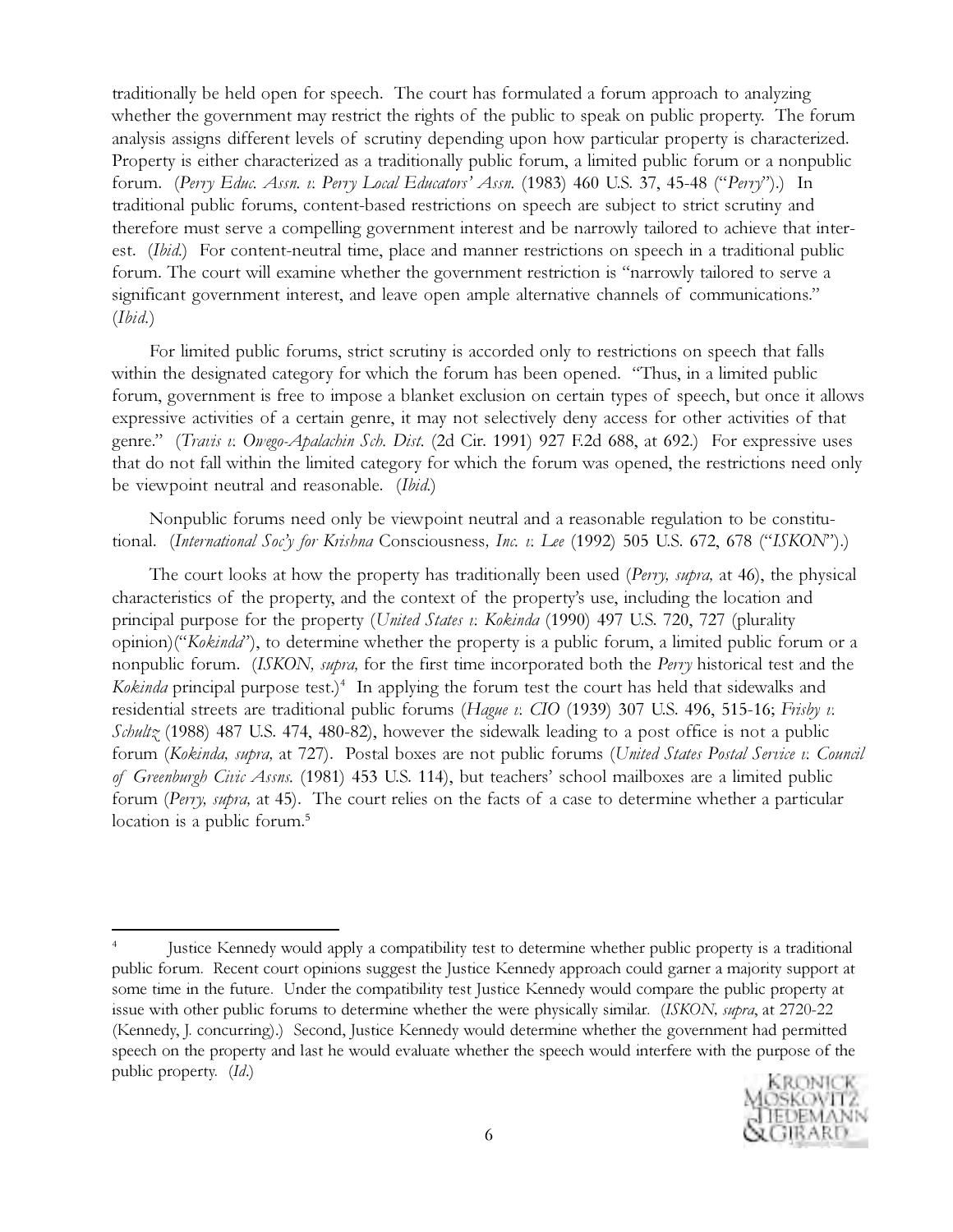## 1. Solicitation is Considered Speech

#### a. Begging and Charitable Solicitations Protected

The court has determined that soliciting funds for charitable purposes is protected first amendment speech. (ISKON, supra, at 677-78, Cornelius v. NAACP Legal Defense & Educ. Fund, Inc. (1985) 473 U.S. 788, 797.) Most courts also find that begging is protected by the First Amendment. At least one court has held that begging is merely conduct and should not be considered free speech. (Young v. New York City Transit Auth. (2<sup>nd</sup> Cir. 1990) 903 F.2d 146.) This court, however, reversed itself on this holding two years later.<sup>6</sup> The Federal Court in the Northern district of California in Blair v. Shanahan (N.D. Cal. 1991) 775 F.Supp. 1315, 1322-24, vacated after settlement (1996) 919 F.Supp. 1316 ("Blair"), held that begging is speech—even though the speaker was compensated for his or her speech. *(Ibid.)* Therefore, begging and solicitation of funds for a charitable purpose are considered speech protected by the First Amendment.

#### b. Pamphleteering Protected

In Lovell v. City of Griffin (1932) 303 U.S. 444 ("Lovell"), the court struck down a permit system that applied to the distribution of all circulars, handbills or literature of any kind. The court concluded that the "First Amendment necessarily embraces pamphlets and leaflets. These indeed have been historic weapons in the defense of liberty, as the pamphlets of Thomas Paine and others in our own history abundantly attest." (Id. at 452.) The court in *McIntyre* extended Lovell to anonymous distributions of pamphlets. *(McIntyre, supra,* at 342.) Therefore, the distribution of handbills, pamphlets and circulars are protected speech under the First Amendment.

#### 2. Standard of Review

As set out above, the question of whether the government may restrict solicitations in public places will depend upon the type of forum involved and whether the ordinance is content-neutral or content-based.

#### a. Content Neutral Regulations Favored

In determining whether a regulation is content-based or content-neutral the court will look at whether the ordinance is aimed at the content of speech. If the ordinance is not aimed at the content of the message, then the court will apply a more deferential standard.

The Massachusetts Supreme Court recently overturned a Massachusetts ordinance that prohibited "Persons wandering abroad and begging, or who go about from door to door or in public or private

<sup>&</sup>lt;sup>6</sup> The 2<sup>nd</sup> Circuit in *Loper v. New York City Police Dept.* (2<sup>nd</sup> Cir. 1993) 999 F.2d 699, 704, held that "begging frequently is accompanied by speech indicating the need for food, shelter, clothing, medical care or transportation…We see little difference between those who solicit for organized charities and those who solicit for themselves in regard to the message conveyed."



<sup>&</sup>lt;sup>5</sup> In addition, the court in Heffron v. International Society for Krishna Consciousness, Inc. (1981) 452 U.S. 640, 651, held a traditional public forum is a place that is "continually open, often uncongested, and constitutes not only a necessary conduit in the daily affairs of a locality's citizens, but also a place where people may enjoy the open air or the company of friends and neighbors in a relaxed environment."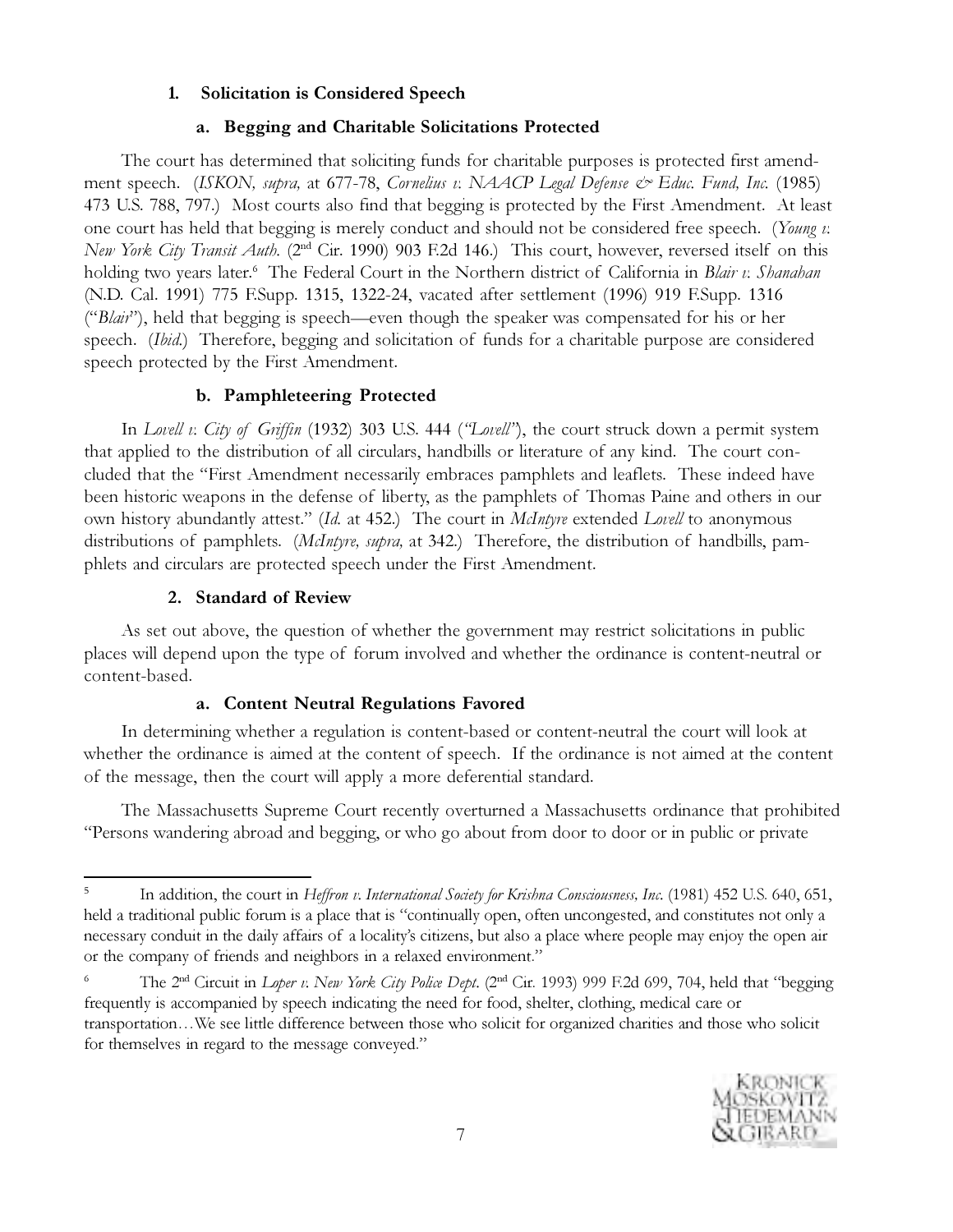ways, areas to which the general public is invited, or in other public places for the *purpose of begging or* to receive alms..." (City of Cambridge G.L. c. 272,  $\int$  66, emphasis added.) The court determined the ordinance was content-based because it only restricted speech for the purpose of "begging" and "asking for alms," and it did not cover any other type of speech including seeking money for parking meters, the bus, telephone calls, donations for school teams or political and social causes. (Benefit v. City of Cambridge (1997) 424 Mass. 918.) The court in Blair, supra, at 1324, found that an ordinance is content-based where the emphasis of the ordinance is on the beggar's motivation.

By comparison, an ordinance is content-neutral where the ordinance is based upon conduct rather than speech. (Blair, supra, at 1324.)

Content-based ordinances are subject to strict scrutiny review and the city, therefore, must advance a compelling government interest in order to justify a content-based regulation.

Content-neutral regulations, by comparison, need only be reasonable time, place and manner regulations. Therefore, the city needs only to justify its regulation with a "significant" government interest. Courts have upheld content-neutral regulations based upon the government's need to control noise, crowds, and the safe movement of traffic and people through public places—such as airports. (ISKON, supra, at 684-685.)

## b. Government Interests

## (i) Traditional Public Forum – Strict or Intermediate Review

Where solicitation occurs on a traditional public forum the ordinance will either be subject to strict scrutiny review or intermediate scrutiny review.

The  $9<sup>th</sup>$  Circuit has concluded protecting citizens from the "annoyance" of solicitations is not compelling government interest. (Blair, supra, at 1324.) However, the court in Blair noted that the government may protect its citizens against "threatening and coercive" conduct. (Ibid.) Protecting against coercion, threatening and intimidating conduct is, therefore, a compelling government interest.

The court in *Schneider v. Town of Irvington* (1939) 308 U.S. 147, 161, held that "the purpose to keep the streets clean and of good appearance is insufficient to justify an ordinance which prohibits a person rightfully on a public street from handing literature to one willing to receive it."

It appears, one of the only "compelling interest" for prohibiting solicitations on a traditional public forum is to protect members of the public from threatening and coercive conduct.<sup>7</sup> For expressive uses that do not fall within the limited category for which the forum was opened, the restrictions need only be viewpoint neutral and reasonable. Thus, any viewpoint neutral government interest will be presumed valid.

## (ii)Limited Public Forum – Look to the Purpose of the Forum

For limited public forums, the court will only review the ordinance using strict scrutiny review for those expressive uses for which the city opened up the forum for general access.<sup>8</sup> For expressive uses that do not fall within the limited category for which the forum was opened, the restrictions need only be viewpoint neutral and reasonable. Thus, any viewpoint neutral government interest will be pre-1 sumed valid.

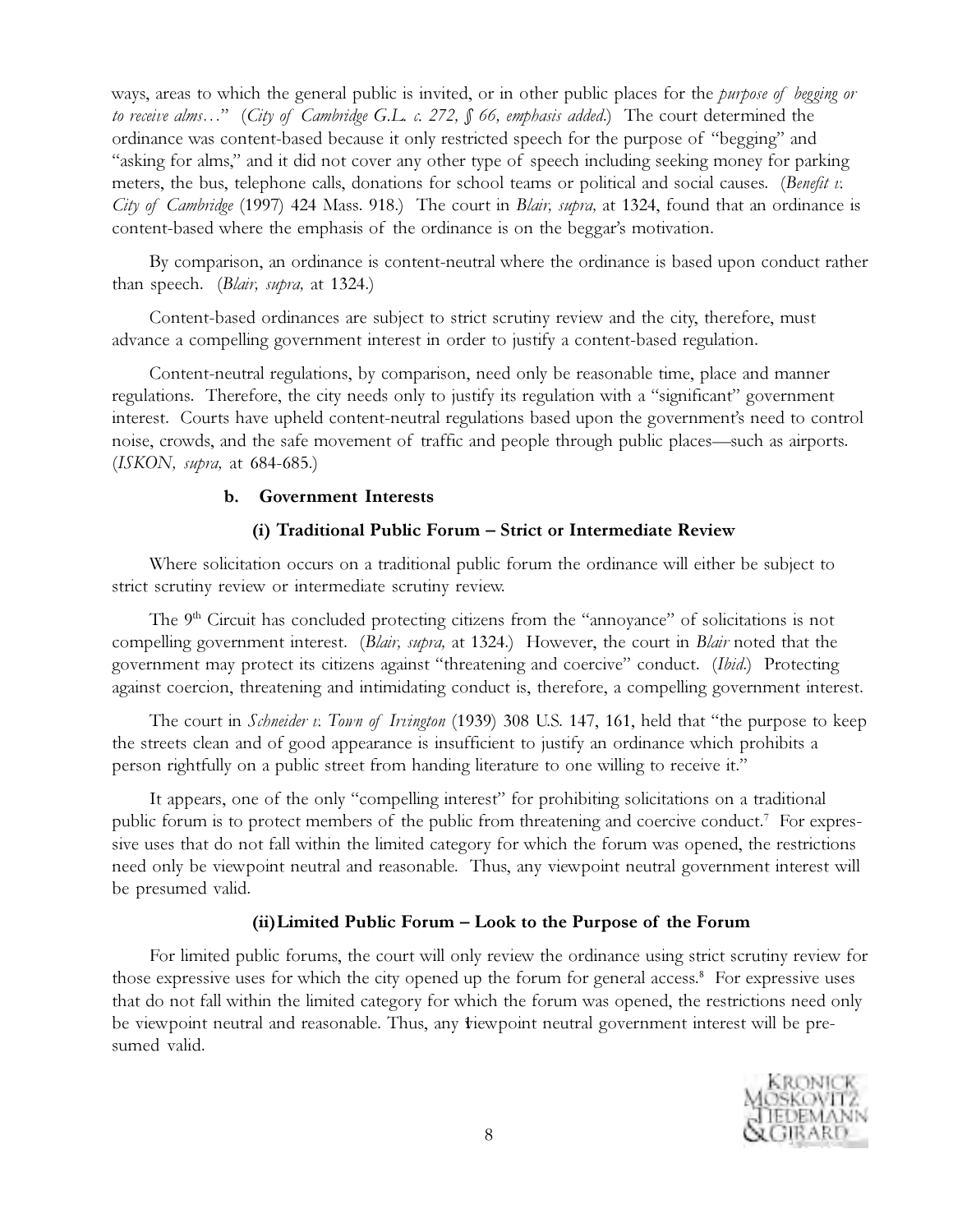The court in Hotel Employees  $\mathcal{O}$  Restaurant Employees Union, Local 100 of New York, NY  $\mathcal{O}$  Vicinity, AFL-CIO v. City of New York Dept. of Parks  $\dot{\mathcal{O}}$  Recreation (2<sup>nd</sup> Cir. 2002) 311 F.3d 534, for example, held that Fountain Plaza in front of Lincoln Center may be a limited public forum and that the forum was opened for the limited purpose of expression through "performance, entertainment, or other artistic [means]." (Id. at 553.) The court found the city could limit access by union groups picketing labor practices because union picketing did not fall within the limited purpose for which the City opened up the forum. The court will, therefore, uphold any provision that seeks to limit the use of the property for proposed activities that fall within the class of expressive activities for which the forum was opened.

#### 3. Narrowly Tailoring the Restriction is Required

For both strict scrutiny and intermediate scrutiny review the court looks at whether the ordinance is narrowly tailored. The difference between the two tests lies in the means by which the ordinance attempts to achieve its purposes. For strict scrutiny review the ordinance must be the least restrictive means while for intermediate scrutiny, the city need not demonstrate the least restrictive means. (*Ward, supra*, at 791.)

The court in *Blair* noted that although the ordinance was aimed at a compelling government interest, the government ordinance was not narrowly tailored to satisfy the government interest. The court noted that the government had "at its disposal a plethora of content-neutral statutes which the population at large may be protected from threatening conduct." The city was free to punish "beggars who transgress peaceful limits." The court noted that charges could have been brought for disorderly conduct, trespass, assault and battery, and other offenses that may result from peaceful activity turned aggressive. (*Blair, supra*, at 1324.) The court, therefore, looks for any alternatives for accomplishing the government's stated objectives without infringing on speech.

## B. Impact of Watchtower Bible on solicitation on Hybrid Public Properties

The First Amendment precludes government restraint of expression and it does not require individuals to turn over their homes, businesses or other property to those wishing to communicate about a particular topic. (Garner v. Louisiana (1961) 368 U.S. 157, 185, 201-07.) However, the government need not have a possessory interest in property for a public forum to exist. Rather, the courts have held that "either government ownership or regulation is sufficient for a First Amendment forum of some kind to exist." (First Unitarian Church of Salt Lake City v. Salt Lake City (10<sup>th</sup> Cir. 2002) 308 F.3d 1114, 1122 ("First Unitarian Church").) The courts will apply the forum analysis to any property owned by a private party that is burdened by the government (including a government ease-

<sup>8</sup> A city does not create a limited public forum when it allows selective access for individual speakers rather it creates a limited forum where it opens up an otherwise nonpublic forum for general access for a specified class of speakers. (Arkansas Educational Television Commission v. Forbes (1997) 523 U.S. 666, 679.)



Note, although Blair suggests this is a compelling government interest, if the ordinance were aimed at protecting against intimidation and threats the ordinance would be aimed at conduct and would therefore be content-neutral. Thus, an ordinance aimed at protecting against coercion and threats would likely be subject to intermediate scrutiny.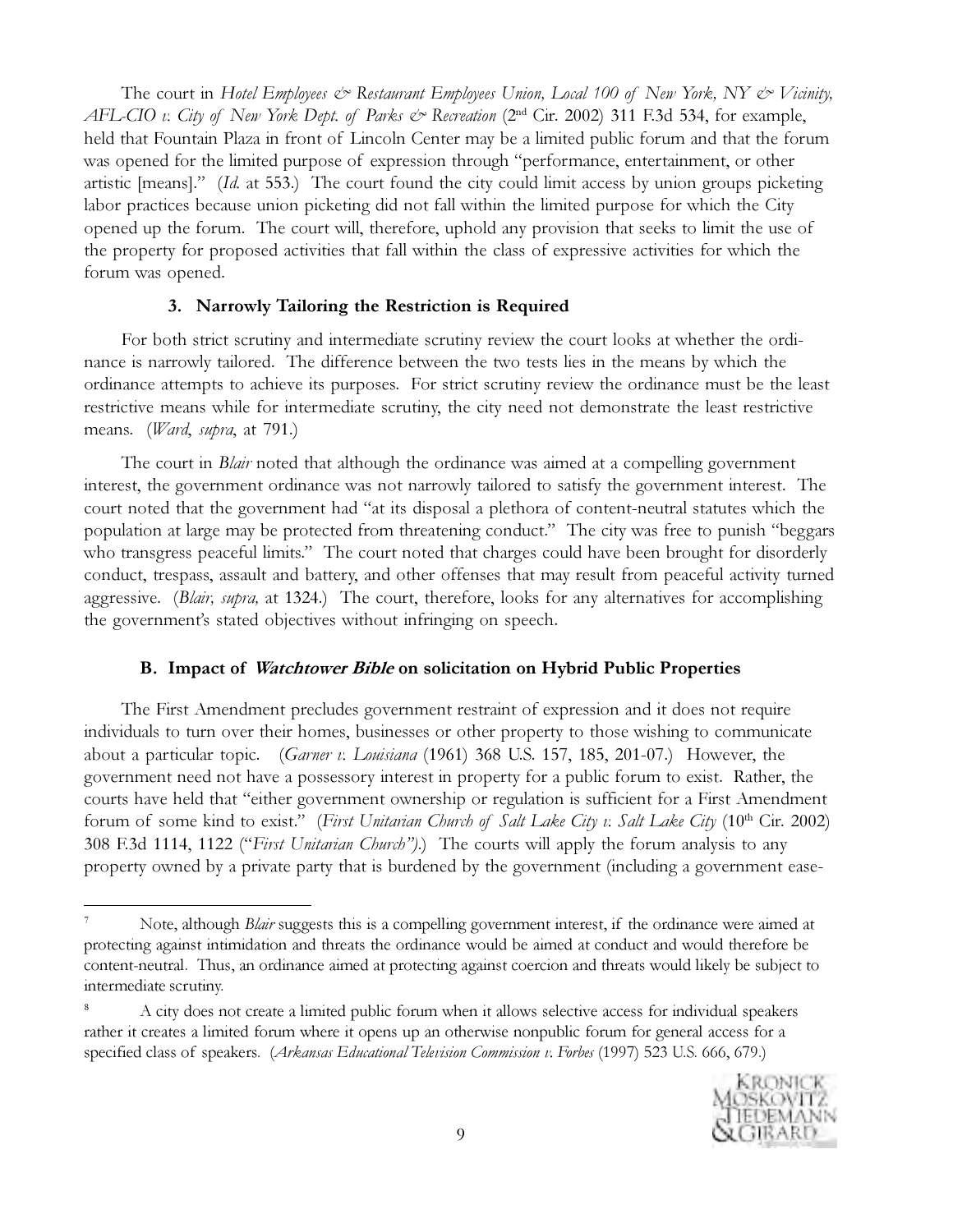ment) or any property that is "functionally akin" to public property. (*Ibid.*) In addition, a speaker may have a right to speech on private property where the State Constitution grants a right to speech on private property. (PruneYard Shopping Center v. Robins (1980) 447 U.S. 74.)

First, property is considered a public forum where a private person owns the property and the government has in some way burdened the property. (First Unitarians, supra, at 1122.) The court in First Unitarian Church held that a government easement reserved over private property transformed otherwise private property into a public forum.

Second, if private property is functionally akin to public property then neither private property owners nor the government may forbid speech on the property. In *Marsh v. Alabama* (1946) 326 U.S. 501, the court held that the private owner of a company town could not forbid distribution of religious materials by a Jehovah's Witness on a street in the town's business district. Because the town, wholly owned by a private corporation, had all the "attributes of any American municipality", the court reasoned, "the more an owner, for his advantage, opens up his property for use by the public in general, the more do his rights become circumscribed by the statutory and constitutional rights of those who use it." *(Ibid.)* 

The court has since narrowed its interpretation of *Marsh*, but the government and private property owners are still subject to a forum analysis where the private property is "functionally akin" to public property.

The court first narrowed the Marsh holding in *Amalgamated Food Employees Union Local 590 v. Logan* Valley Plaza (1968) 391 U.S. 308, where the court held the constitution protected the rights of union picketers who objected to a store's employment of nonunion laborers. The court found the shopping center was the functional equivalent of the business district involved in *Marsh* and announced there was "no reason why access to a business district in a company town for the purpose of exercising First Amendment rights should be constitutionally required, while access for the same purpose to property functioning as a business district should be limited simply because the property surrounding the 'business district' is not under the same ownership.'" (Id. at 319. Justices Black, Harlan, and White dissented. Id. at 327, 333, 337.) Justice Marshall argued the State "may not delegate the power, through the use of its trespass laws, wholly to exclude those members of the public wishing to exercise their First Amendment rights on the premises in a manner and for a purpose generally consonant with the use to which the property is actually put." (Id. at 319-20.)

The court in  $L\ell\nu\ell$  Corp. v. Tanner (1972) 407 U.S. 551, again narrowed the holding of Marsh when it held a private property owner could prohibit picketing which was not directly related to operation of a shopping center. The court held several members of an antiwar group who attempted to distribute leaflets on the mall of a large shopping center could be rightfully excluded from the shopping center. The court found the shopping center's interest in business activity outweighed the speech interests of the leafleters because the center had not dedicated its property to a public use, the Plaintiffs' leafleting was not related to any activity of the shopping center and reasonable alternatives of speech were available to the Plaintiffs. (Ibid.)

The court in *Hugdens v. NLRB* (1976) 424 U.S. 507, formally overruled *Logan Valley Plaza* by holding that shopping centers are not functionally equivalent to the company town involved in Marsh. (Hudgens v. NLRB (1976) 424 U.S. 507.)

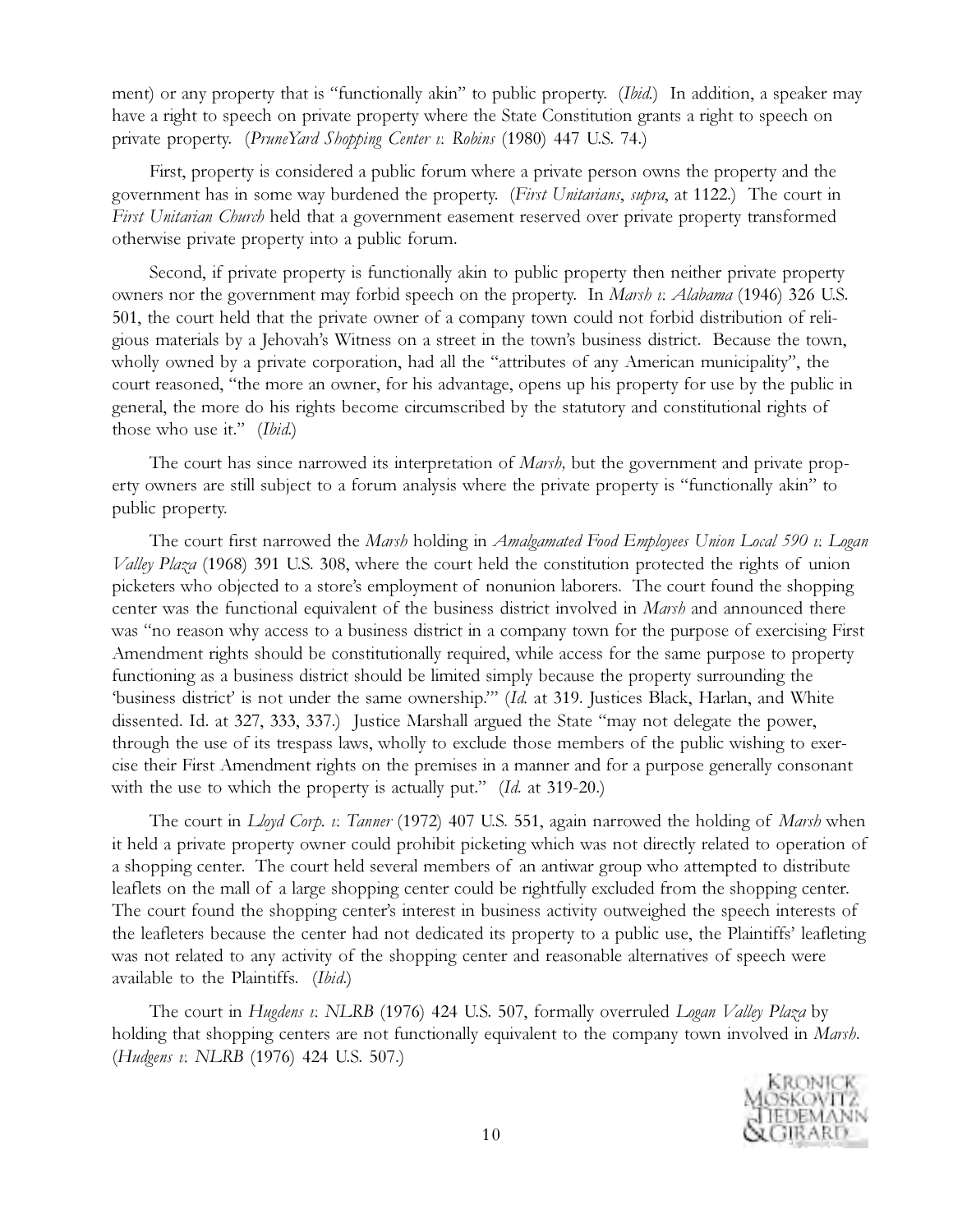Picketers and pamphleteers may have a constitutionally protected right to speech on private property where the state constitution protects speech. (*PruneYard Shopping Center v. Robins* (1980). In PruneYard, supra, the court held that a State court interpretation of the State Constitution to protect picketing in a privately owned shopping center did not deny the property owner any federal constitutional rights.

Thus, to the extent the city attempts to extend the reach of an ordinance onto private property, the City may have to satisfy the forum analysis discussed above to determine whether the regulation will withstand constitutional review.

#### 1. Albertson's v. Young—The California Approach

California courts interpreting the California Constitution have taken an approach similar to the Federal approach. The courts in California will look at the nature and circumstances of the private property to determine whether the property has become the functional equivalent of a traditional public forum. The court's look at the facts and circumstances to determine whether the forum encouraged people to come to the private property to meet and talk. The court in Albertson's v. Young (2003) 131 Cal. Rptr. 2d 721 ("Albertson's"), held a grocery store was not a functional equivalent of a traditional public forum where the grocery store did not have a central meeting place and did not encourage people to visit the store. The *Albertson's* court focused on the fact that the store did not have a plaza, walkways or courtyards for patrons to spend time together. (Id.) If the private property provides the types of facilities that would encourage people to congregate and remain on the premises, such as courtyards and seating areas, then the court will likely consider the business a hybrid public forum.

In addition, a private property owner could be required to open up the property for speech, the Court in Albertson's clarified, where the expressive activity is specifically related to the business of the property. Under these circumstances, the speaker has a greater interest in access to the property. (Albertson's supra, citing In re Lane (1969) 71 Cal. 2d 872.)

#### C. Summary of Regulating Speech on Public Property

Where the City seeks to regulate conduct in public places, including government property and hybrid public property that is the functional equivalent of public property, the City must consider whether the property has been traditionally open for speech or whether the City has intentionally opened up otherwise private property for speech by a wide group of the public on a limited subject. If so, the City must justify its ordinance with a compelling government interest that is narrowly tailored. The ordinance need not be the least restrictive means if it is a limited public forum, but it must leave open ample alternative channels for communication.

The City can likely only limit solicitation on public property using (1) time, place and manner restrictions, such as its permit process, (2) through the City's nuisance ordinances; or (3) through what are often called "aggressive solicitation" ordinances that are narrowly tailored to justify a compelling government interest. We have attached a sample "aggressive solicitation" ordinance.

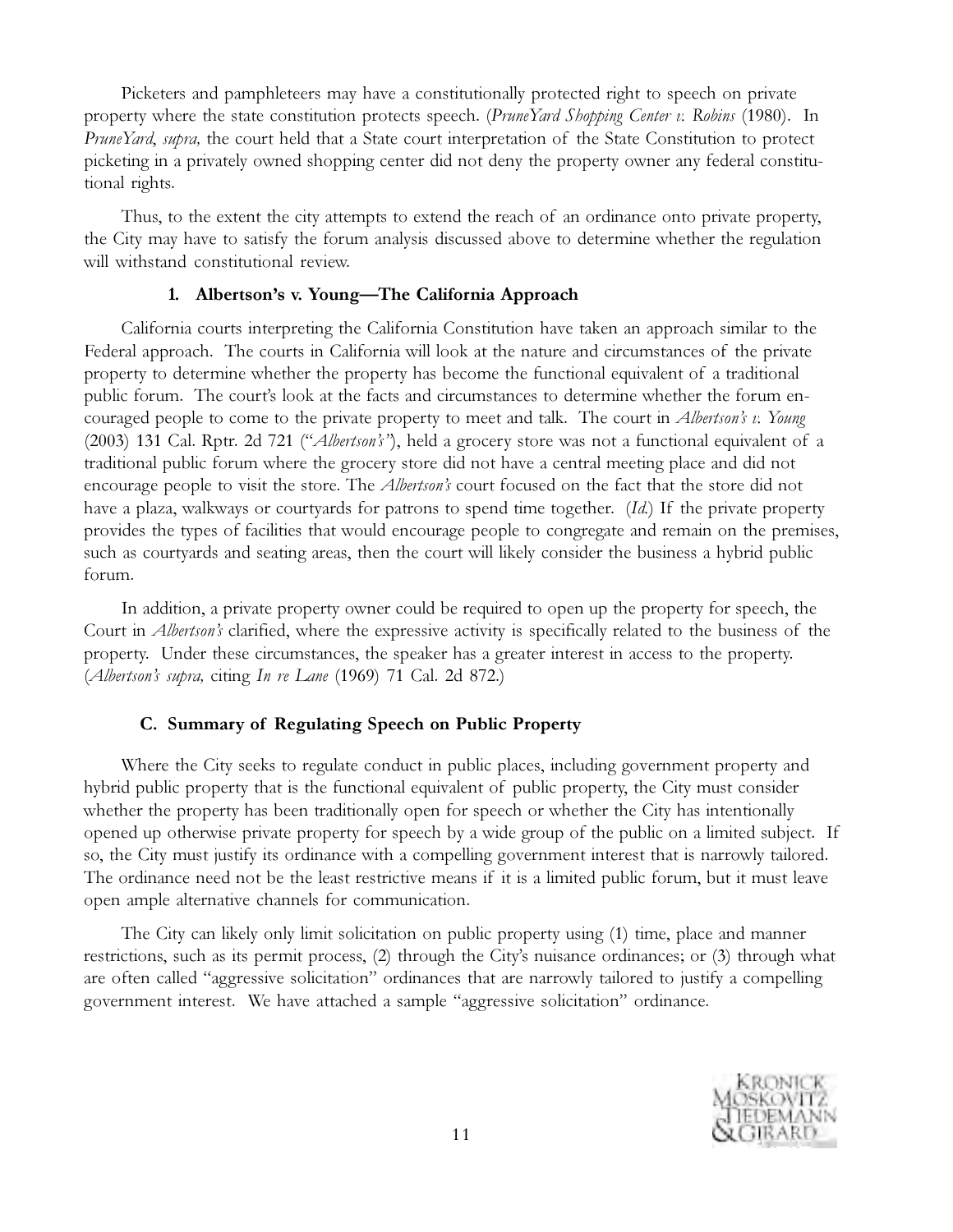# III. ADOPTING A SOLICITATION ORDINANCE TO SURVIVE WATCHTOWER **BIBLE**

## A. Purpose

Justice Breyer in a concurring opinion joined by Justices Souter and Ginsburg would require a city make findings to justify the ordinance. Justice Breyer's opinion states there was no evidence of specific crime or fraud associated with door-to-door solicitation. (Watchtower Bible, supra, at 2091) Justice Breyer would require the city to give its real reasons for adopting the ordinance and the justification must be supported by more than an anecdote and supposition. (Id. citing United States v. Playboy Entertainment Group, Inc. (2000) 529 U.S. 803.)

The facts presented in *Watchtower* demonstrated that the Village of Stratton had only one police officer for 300 residents and that the police officer was not on duty at all times. This evidence alone was not enough to demonstrate a need for the ordinance. Rather, the Village likely would be required to demonstrate not only the inability to police the entire area but a demonstrated crime problem. The court stated the "absence of any evidence of a special crime problem related to door-to-door solicitation in the record before us" lessens this interest. (Watchtower Bible, supra, at 2091.)

## B. Scope

To comply with *Watchtower Bible*, an ordinance must withstand both challenges based upon the overbreadth doctrine and some form of tailoring. An ordinance is overbroad and therefore void if the ordinance, although not aimed at constitutionally protected conduct, sweeps within its ambit other activities that constitute an exercise of otherwise constitutionally protected rights. (Thornhill v. Alabama (1940) 310 U.S. 88, 97.)

# C. Model Ordinance Highlights

The model ordinance attached attempts to regulate solicitation not covered by *Watchtower Bible*.

The First section regulates door-to-door peddling or solicitation. We have elected to use the word "peddling" in the ordinance to distinguish constitutionally protected speech from less protected commercial speech. The City's ability to adopt this type of ordinance may depend upon the extent the City finds a localized need for regulation. If the City finds persons are being taken advantage of, defrauded, or victimized by door-to-door solicitors, the City may impose this types of regulation. Once the City finds a localized need for regulation, the City may impose conditions on those seeking to sell goods or services door to door. The City may, as the attached model ordinance does, impose licensing requirements on solicitors. The model ordinance requires commercial vendors seeking to sell goods or services door-to-door to first apply for and receive a license from the City. It allows the City to investigate the applicant prior to issuance of the permit.<sup>9</sup> In addition, it imposes conditions and regulations on how peddlers transact business. Some Cities that have adopted similar provisions also

<sup>9</sup> To avoid liability under the Tort Claims Acts for creating a dangerous condition, the City should not issue a permit until it has conducted this investigation.

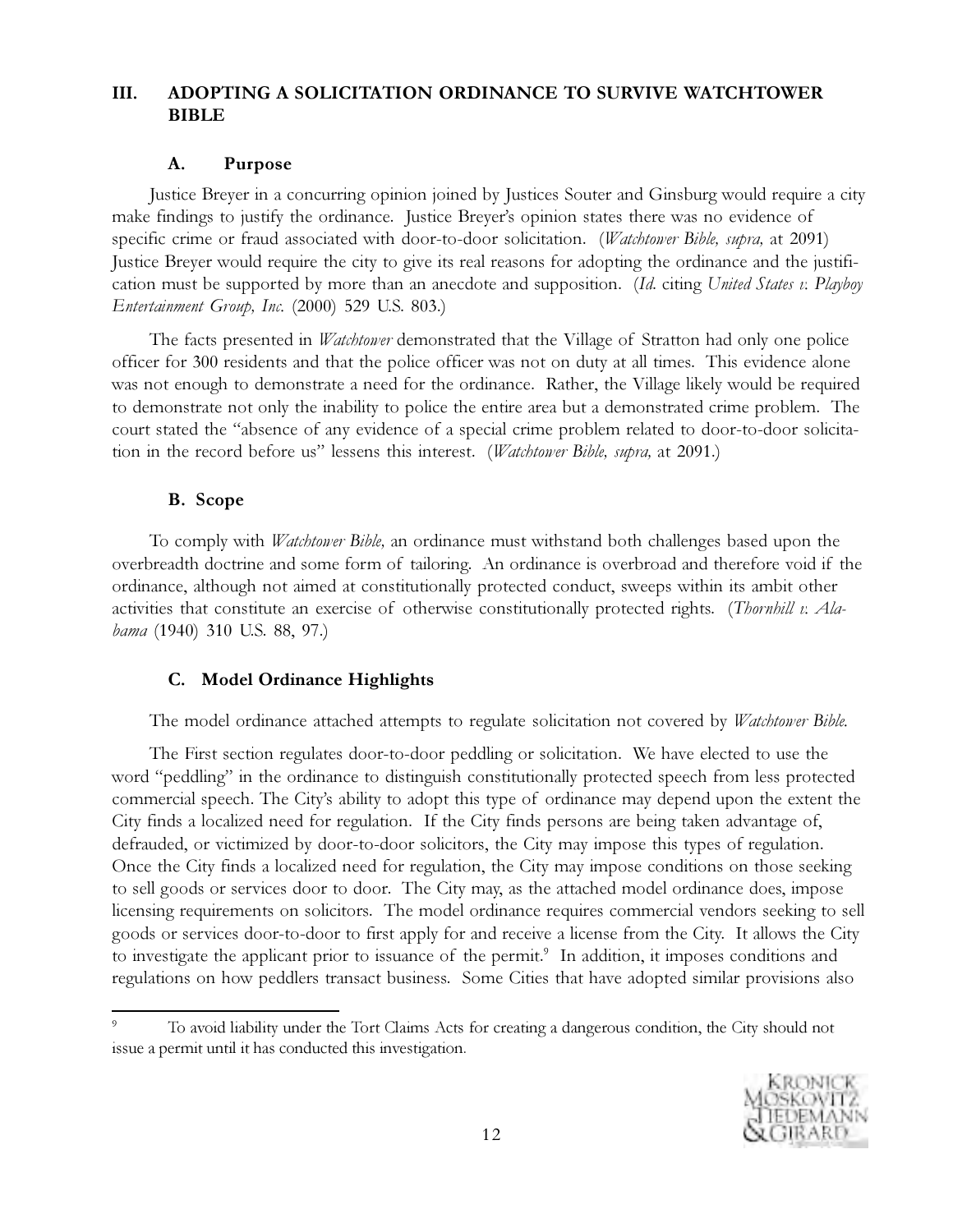require the peddler post a bond to cover any damage caused by the solicitation. We have excluded the distribution of handbills from the ordinance to comply with *Watchtower Bible*.

The second part of the ordinance relates to solicitation on public property. As discussed above, where the City seeks to restrict solicitation on public property the City should do so in a contentneutral manner. The City may restrict solicitation in public places through its nuisance ordinance or through a time, place and manner restriction, such as a content-neutral permit requirement. In addition, the City may restrict solicitation in public places through an "aggressive solicitation" ordinance, such as the ordinance attached. This ordinance is aimed at preventing fear of imminent bodily harm or intimidation, and will therefore likely be considered a "compelling government interest" that may pass even the strictest scrutiny.

The ordinance restricts speech on both government and private property, including banks, check cashing businesses, ATM machines and public areas including streets and sidewalks. Each City can tailor the ordinance toward other locations, including bus stations and public rights of way. The City should make localized findings on why an ordinance covers speech in a particular location.

This model ordinance does not include any regulations restricting religious and political groups from soliciting funds door-to-door or requiring these groups to first seek and receive a license prior to soliciting funds. As mentioned above, a City may adopt such an ordinance – even after *Watchtower*  $Bible$  – if the ordinance is tailored to meet the City's needs. (*Village of Schaumberg, supra.*) The City must make findings of the localized need for such an ordinance and then tailor the ordinance to remedy the local concern.

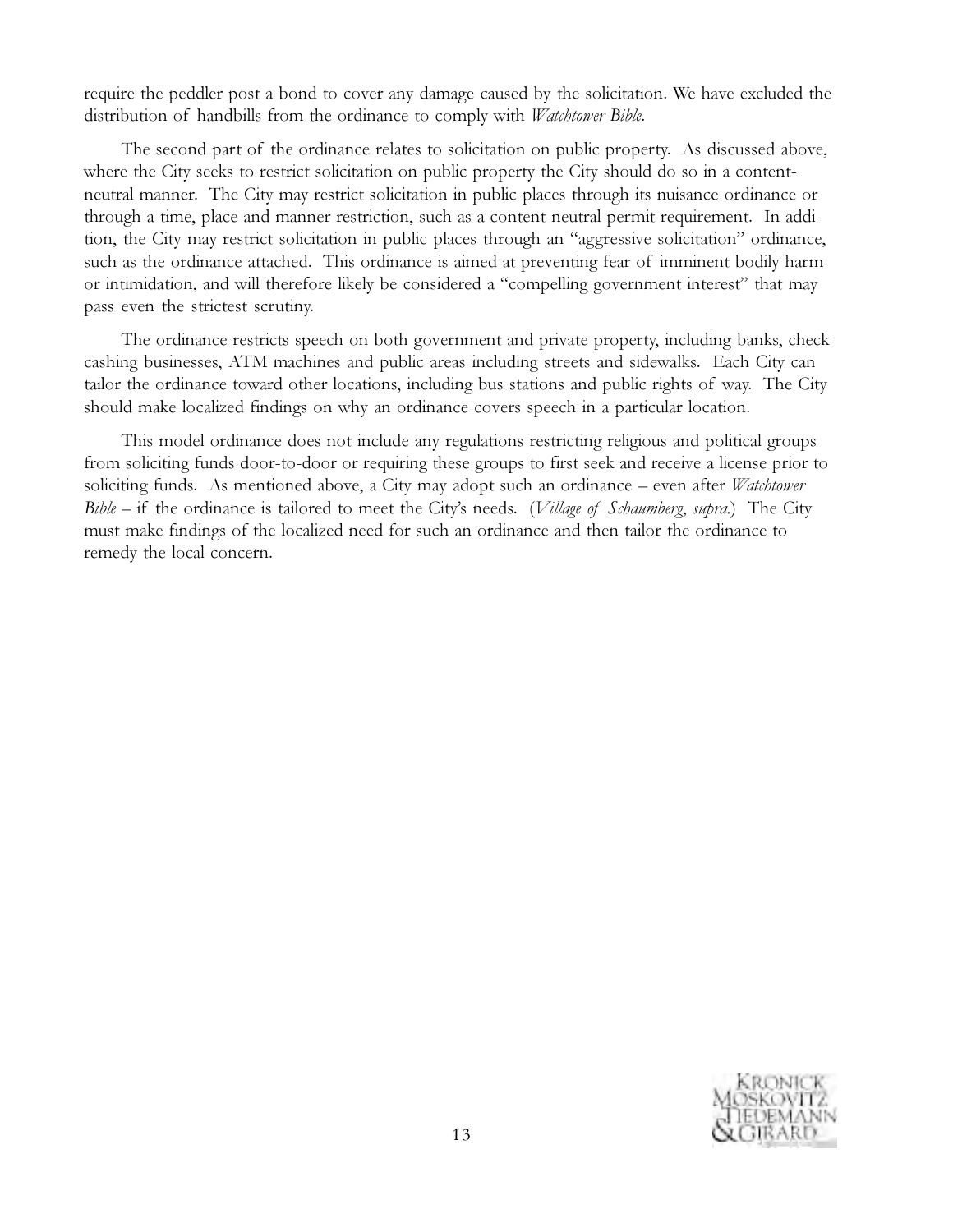# APPENDIX A

# Model Ordinance

# SOLICITATORS AND PEDDLERS

## Title 5 BUSINESS LICENSES AND REGULATIONS

# Chapter 5.01 LICENSE TAXES, RELATED PROVISIONS, AND REGULATION OF PEDDLERS

5.01.010. Peddler—Defined.

- 5.01.020. Peddler—License required.
- 5.01.030. Peddler—Application for license.
- 5.01.040. Peddler—Contents of application.
- 5.01.050. Peddler—Other information.
- 5.01.060. Peddler—Application fees.
- 5.01.070. Peddler—Photograph required.
- 5.01.080. Peddler—Fingerprints required.
- 5.01.090. Peddler—Investigation—Character and business responsibility.
- 5.01.100. Peddler—License and identification card to be carried on person.
- 5.01.110. Peddler—Conditions and regulations.
- 5.01.120. Peddler—Revocation of license.
- 5.01.130. Peddler's license—Appeals to city council.
- 5.01.140. Peddling unlawful where "No Peddlers" sign posted.
- 5.01.150. Distribution of handbills—excluded

## 5.01.000 LEGISLATIVE FINDINGS.

[Justices Breyer, Souter and Ginsburg have suggested that specific factual findings of crime, fraud etc. that the ordinance seeks to reduce. These Justices suggest these findings should be localized. Prior to adopting an ordinance limiting door-to-door solicitation or peddling, the City should first adopt localized findings.]

# 5.01.010 PEDDLER DEFINED.

"Peddler" means any person who goes from house to house or from place to place in the city selling or taking orders for or offering to sell or take orders for goods, wares and merchandise for present or future delivery or for services to be performed immediately or in the future whether such person has, carries or exposes a sample of such goods, wares and merchandise or not and whether he is collecting advance payments on such sales or not.

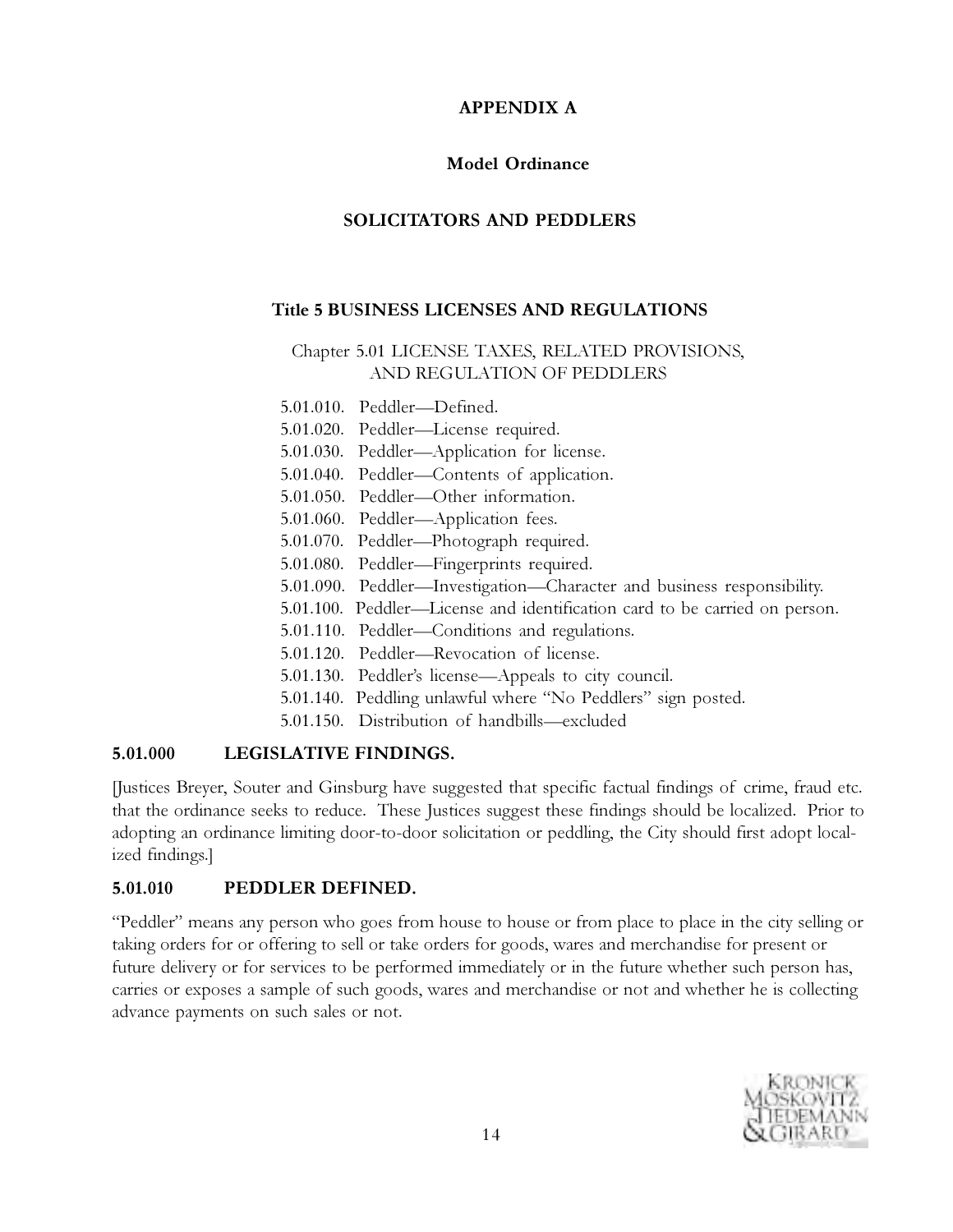# 5.01.020 PEDDLER—LICENSE REQUIRED.

It is unlawful for any person to act as Peddler within the city without having first obtained a license issued pursuant to this chapter.

# 5.01.030 PEDDLER—APPLICATION FOR LICENSE.

Applicants for license under this chapter shall file with the finance officer an application in writing on a form to be prescribed by the finance officer.

# 5.01.040. PEDDLER—CONTENTS OF APPLICATION.

The application shall contain the following information:

- A. The name and address of the Peddler;
- B. The name and address of the person, firm or corporation by whom the Peddler is employed;
- C. The length of service of each Peddler with such employer;
- D. The place of residence and nature of the employment of the Peddler with such employer during the last preceding year;
- E. The nature or character of the goods, wares merchandise or services to be offered by the Peddler;
- F. A personal description of the Peddler;
- G. A statement as to any convictions of any crimes, misdemeanors, violations of municipal ordinances, the date, the nature of the offense and the penalty assessed therefor.

# 5.01.050 PEDDLER—OTHER INFORMATION.

Such information shall be accompanied by such credentials and other evidence of good moral character and identity of each Peddler as may be reasonably required by the finance officer.

# 5.01.060 PEDDLER—APPLICATION FEES.

- A. The application fee for Peddlers hereunder shall be as follows:
	- 1. For each new application where an investigation is required, five dollars for each application payable in advance;
	- 2. For each replacement application or issuance of a new identification card, five dollars for each such replacement.
- B. Fees and investigations as used in this section refers solely to individuals and not to firms.

# 5.01.070 PEDDLER—PHOTOGRAPH REQUIRED.

Each application for a license as required by this chapter must be accompanied by two prints of a recent photograph of the Peddler, which photographs shall not exceed two inches square in size and shall be full front views of the face and head only of such Peddler.

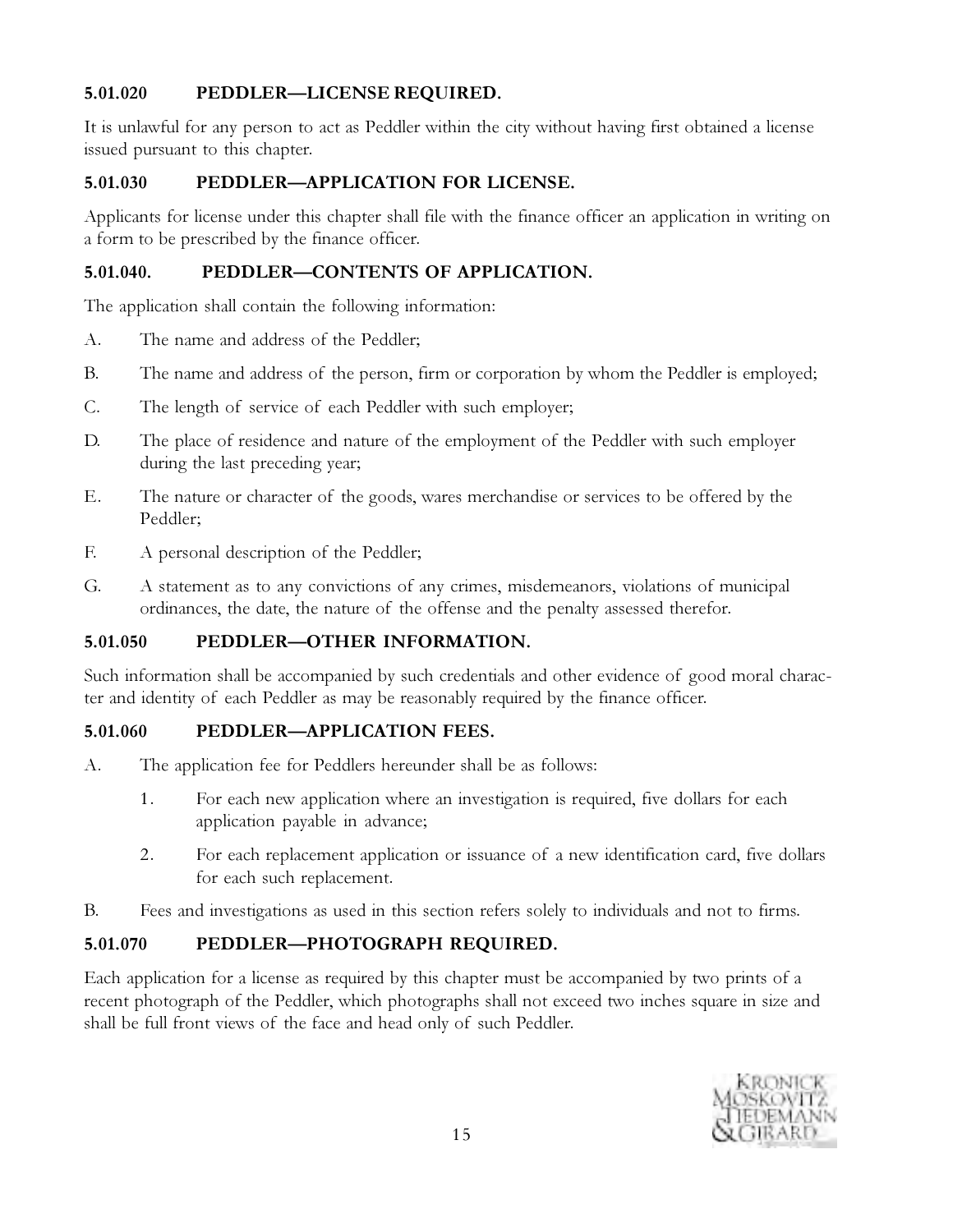# 5.01.080 PEDDLER—FINGERPRINTS REQUIRED.

At the time of making the application for a license, each Peddler shall present himself at the office of the chief of police of the city for the purpose of being fingerprinted and supplying routine information required on the fingerprinting forms provided without expense by the city, including the physical characteristics of each person, identifying marks or scars, age, name, address and signature. Such fingerprint records are to be taken in triplicate and each individual so presenting herself is advised that the city reserves the right to retain one of such fingerprint records in its files for permanent safekeeping, and to send one such fingerprint record to the Federal Bureau of Investigation of the Department of Justice at Washington, D.C., and to the Criminal Investigation Department of the California Department of Justice at Sacramento, California, for the purpose of filing. No fingerprint records will be returned in the event the license applied for is not issued or is subsequently suspended or revoked.

# 5.01.090 PEDDLER—INVESTIGATION—CHARACTER AND BUSINESS RESPONSIBILITY.

The original copy of the application shall promptly be referred to the chief of police, who shall promptly make an investigation of the applicant's character and business responsibility. If the applicant's character or business responsibility is found to be unsatisfactory, the chief of police shall endorse on such application his disapproval and the reason therefor and return the application to the finance officer. The finance officer shall notify the applicant that his application is disapproved and that no license will be issued. If the chief of police finds that the applicant's character and business responsibility are satisfactory, he shall endorse his approval on the application and return it to the finance officer, who shall promptly issue the license and identification card.

# 5.01.100 PEDDLER—LICENSE AND IDENTIFICATION CARD TO BE CARRIED ON PERSON.

Each applicant for a license must at all times retain in his possession the business license issued by the finance officer and each applicant issued an identification card must retain the same in his personal possession at all times were engaged in the business so licensed within the city and must produce and show the same on the demand of any person solicited or of any police officer or official of the city. No person issued an identification card shall alter, remove or obliterate any entry made upon such license or card, or deface such license or card in any way. Each license and card shall be personal and not assignable or transferable, nor shall any license or card be used by any person other than the licensee or the person for whom issued.

# 5.01.10 PEDDLER—CONDITIONS AND REGULATIONS.

The following conditions and regulations shall also apply to the exercises of the privileges granted by licenses issued under the provisions of this chapter in addition to those set forth in other parts of this chapter or elsewhere in this code:

A. Shouting—calling wares. No person acting under authority of any license issued under this chapter shall shout or call his wares in a loud, boisterous or unseemly manner, or to the disturbance of citizens or dwellers in the city.

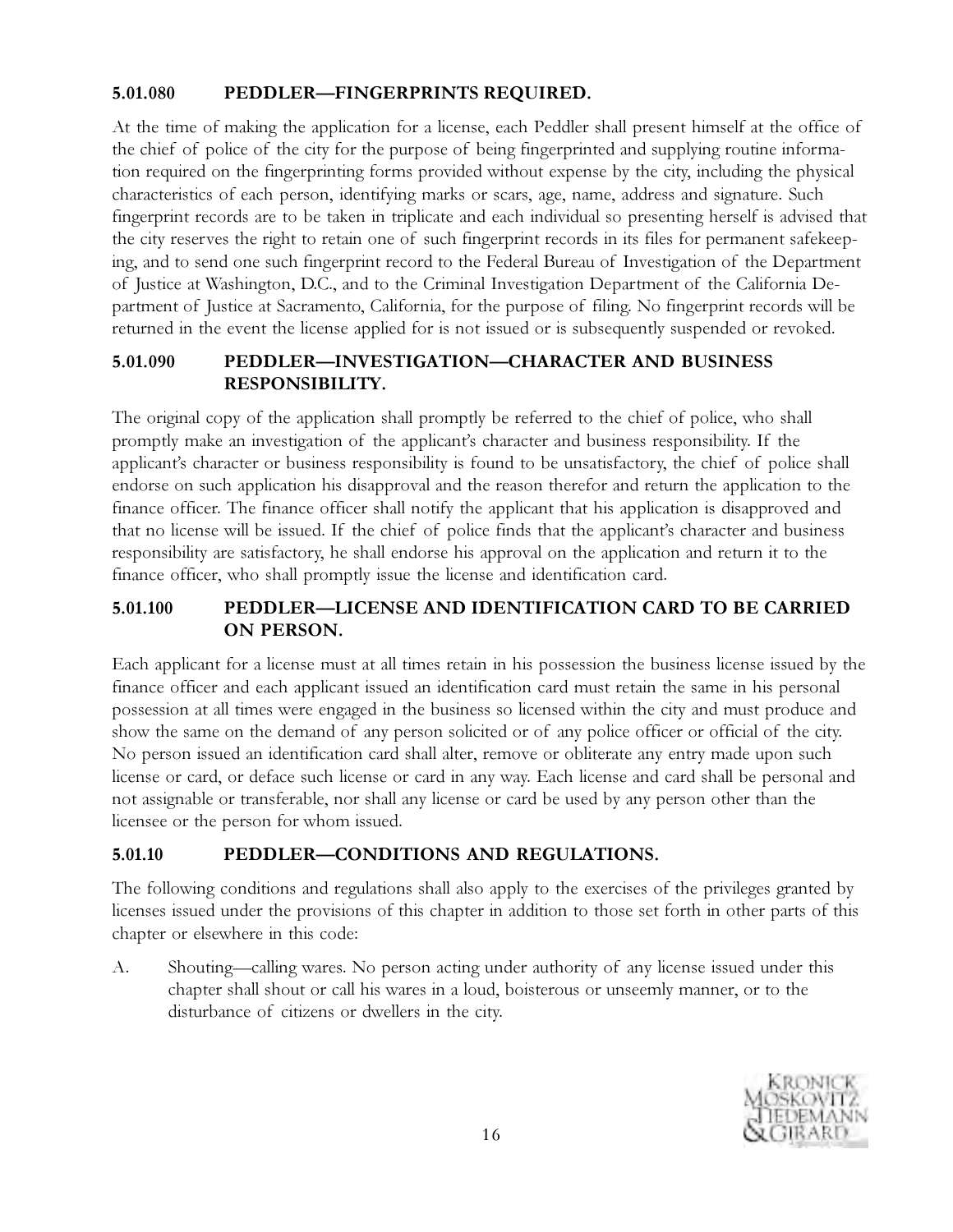- B. Identification by comparing signature with that on license. Every Peddler, upon the request of any police officer or other officer of the city, shall sign his name for comparison with the signature upon the license or card or the signature upon the license application.
- C. Order to be written in duplicate. Any person acting under authority of any license issued under this chapter who solicits orders for future delivery shall write each order at least in duplicate, plainly stating the quantity of each article or commodity ordered, the price to be paid therefor, the total amount ordered and the amount to be paid on or after delivery. One copy of such order shall be given to the customer.
- D. Every Peddler shall, upon request of any person solicited, provide his/her name, business address and telephone number and the name, business address and telephone number of the person, organization, or entity an whose behalf solicitation is being made.

# 5.01.120. PEDDLER—REVOCATION OF LICENSE.

- A. A license issued under this chapter may be suspended or revoked by the chief of police for any of the following causes:
	- 1. Fraud, misrepresentation or false statement contained in the application for license;
	- 2. Fraud, misrepresentation or false statement made in the course of carrying on his business as Peddler;
	- 3. Any violation of this chapter;
	- 4. Conviction of any crime or misdemeanor involving moral turpitude;
	- 5. Conducting the business of soliciting or of canvassing in an unlawful manner or in such a manner as to constitute a breach of the peace or to constitute a menace to the health, safety or general welfare of the public.
- B. This section shall be self-executing and the suspension or revocation shall be effective immediately. The city clerk shall give notice of the suspension or revocation of license and sufficient notice shall be given if mailed or delivered to the licensee at his last known local address.

# 5.01.130 PEDDLER'S LICENSE—APPEALS TO CITY COUNCIL.

In the event that any applicant desires to appeal from any order, revocation or other ruling of the finance officer, the chief of police or any other officer of the city, made under the provisions of this chapter, such applicant or any other person aggrieved shall file written notice of such appeal with the city clerk and such matters shall be heard at the next regular meeting of the city council, at which time the city council shall hear and receive evidence, written and oral upon all matters involved. The decision of the city council may be final upon all parties concerned.

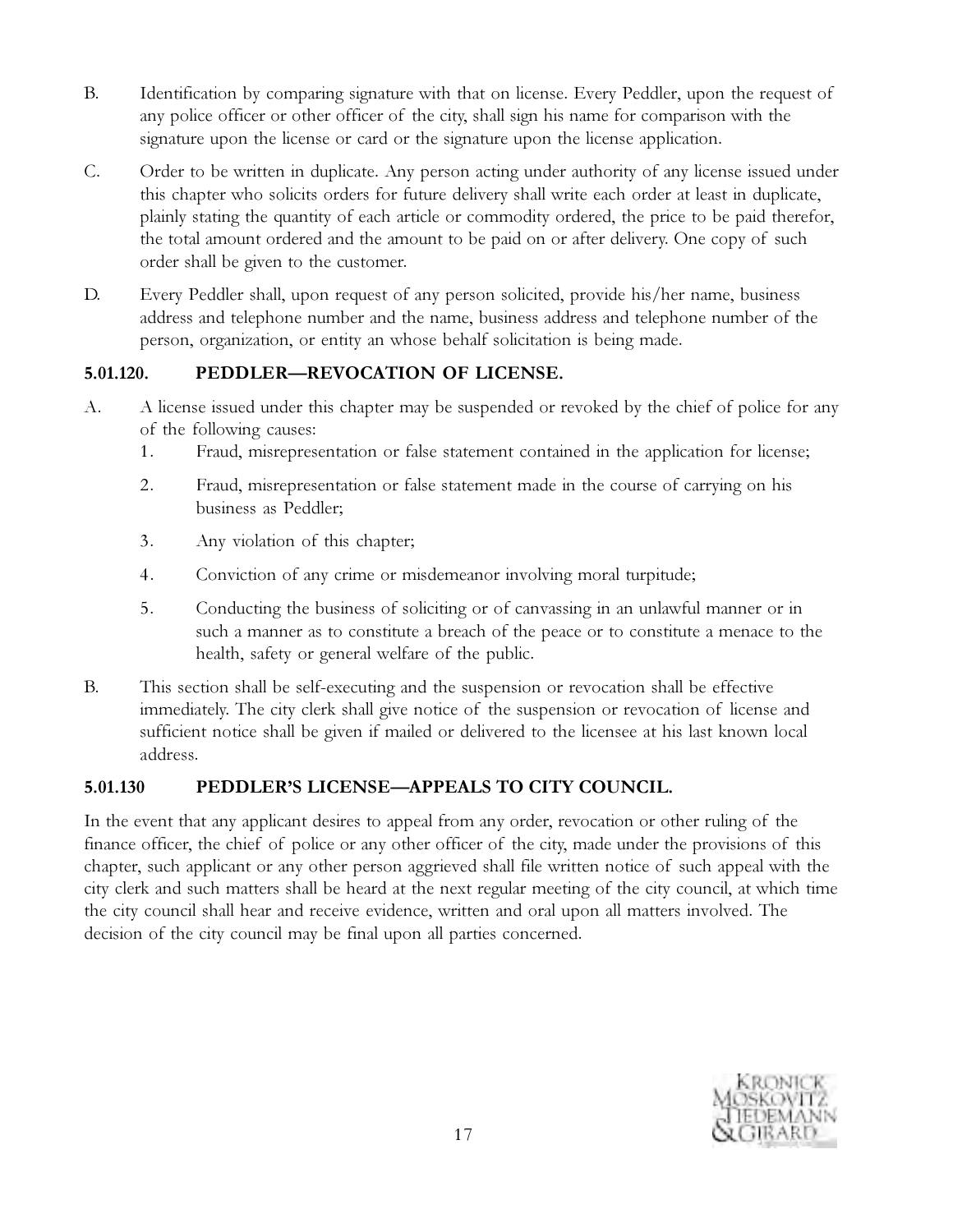# 5.01.140 PEDDLING UNLAWFUL WHERE "NO PEDDLERS" SIGN POSTED.

It is unlawful for any person described in Section 5.08.800 of this chapter to perform or attempt to perform the acts described in such section by ringing the doorbell or mocking at the door or otherwise calling attention to his presence of or at any residence whereon a sign bearing the words "No Peddlers", "No Solicitors" or words of similar import is painted or affixed so as to be exposed to public view, and no such person, described in Section 5.08.800 shall perform or attempt to perform any of the acts described in such section in any building, structure or place of business whereon or wherein a sign bearing the words "No Peddlers", "No Solicitors" or words of similar import, is painted or affixed so as to be exposed to public view.

# 5.01.050 DISTRIBUTION OF HANDBILLS—EXCLUDED

Nothing in this chapter shall prohibit persons from distributing handbills door-to-door within the city without a permit.

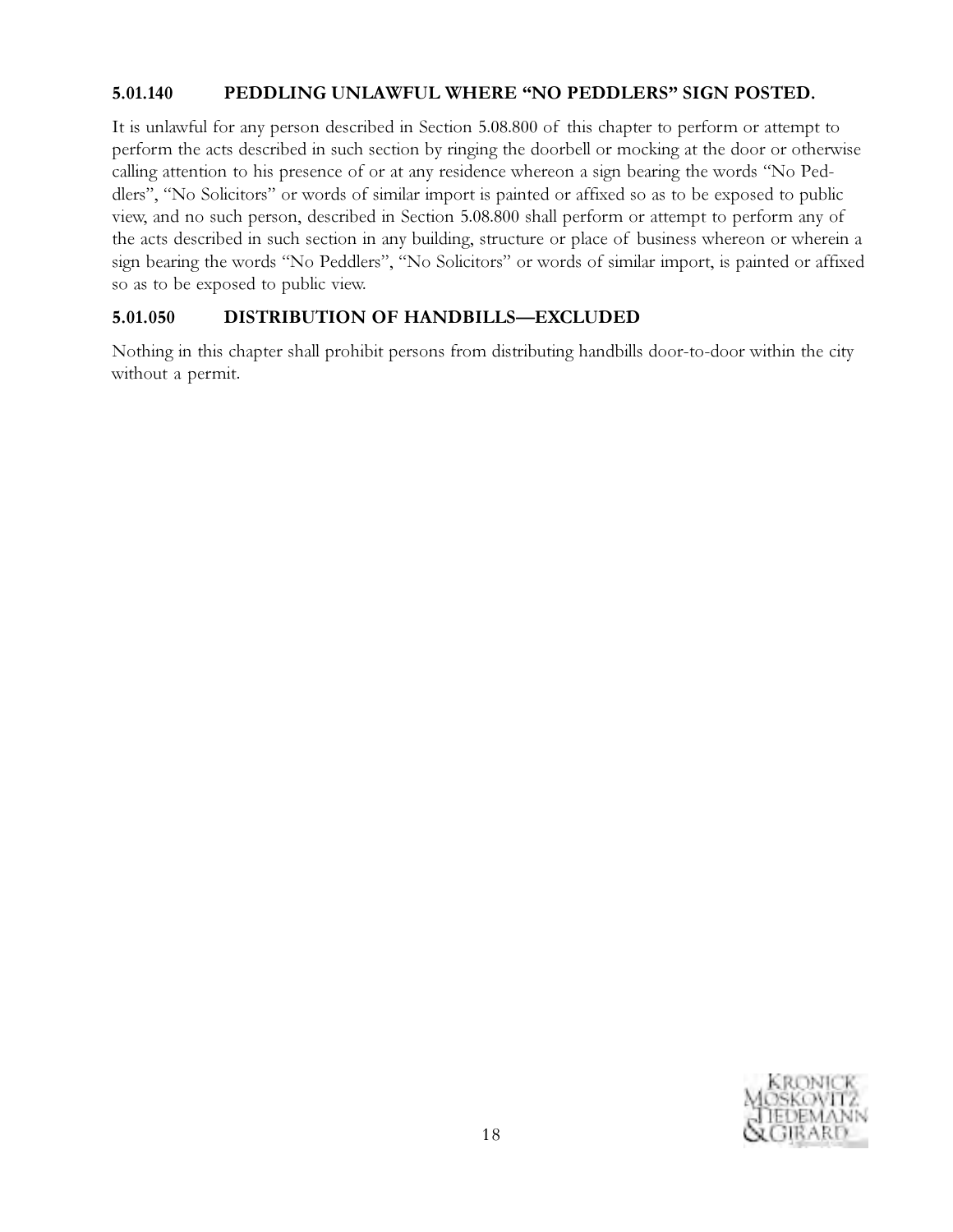## AGGRESSIVE SOLICITATION

As described in detail above, the author concludes one of the few ways to restrict solicitation in public places is to adopt an ordinance that focuses on conduct rather than speech. One way to accomplish this is to adopt an ordinance that restricts aggressive solicitation in public places, including government property and specified private property.

Cities adopting aggressive solicitation ordinances typically include the ordinance in the Public Peace, Morals & Safety chapter; Streets & Sidewalks. Below is a simple ordinance.

#### Title 9 Public Peace, Morals & Welfare

Chapter 28 Aggressive Solicitation

- 9.28.10. Legislative findings.
- 9.28.20. Definitions.
- 9.28.30. Prohibited acts.
- 9.28.40. Penalties
- 9.28.50. Construction and severability.

# 9.28.010 – LEGISLATIVE FINDINGS.

- A. The city council finds that the increase in aggressive solicitation throughout the city has become extremely disturbing and disruptive to residents and businesses, and has contributed not only to the loss of access to and enjoyment of public places, but also to an enhanced sense of fear, intimidation and disorder.
- B. The city council also finds that solicitation at major intersections in the city and near freeway on and off-ramps poses a dangerous condition for the solicitor and motorists in the area.
- C. Aggressive solicitation usually includes approaching or following pedestrians, repetitive soliciting despite refusals, the use of abusive or profane language to cause fear and intimidation, unwanted physical contact, or the intentional blocking of pedestrian and vehicular traffic. The city council further finds that the presence of individuals who solicit money from persons at or near banks, automated teller machines, or in public transportation vehicles is especially troublesome because of the enhanced fear of crime in those confined environments. Motorists also find themselves confronted by persons seeking money who, without permission, wash their automobile windows at traffic intersections, despite explicit instructions by drivers not to do so. People driving or parking on city streets frequently find themselves faced with persons seeking money by offering to open car doors or locate parking spaces. Such activities carry with them an implicit threat to both persons and property.
- D. The city council is enacting this chapter pursuant to its police power, as stated in Article XI, Section 7 of the California Constitution, in addition to the power set forth in Section 647(c) of the state of California Penal Code. This law is timely and appropriate because current laws and city regulations are insufficient to address the aforementioned problems.
- E. The law is not intended to limit any persons from exercising their constitutional right to solicit funds, picket, protest or engage in other constitutionally protected activity. Rather, its goal is to protect citizens from the fear and intimidation accompanying certain kinds of solicitation that have become an unwelcome and overwhelming presence in the city.

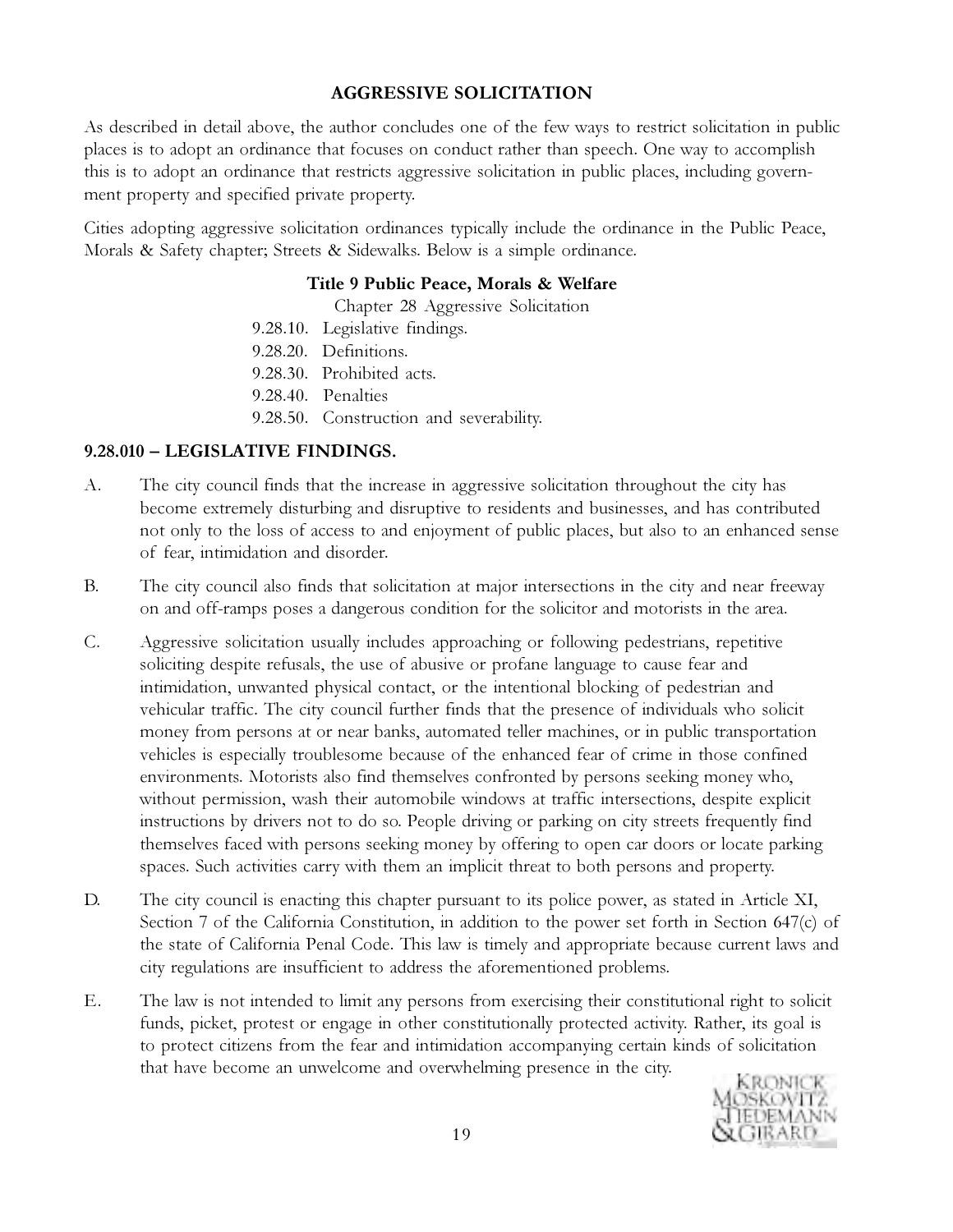## 9.28.020 – DEFINITIONS.

As used in this chapter:

- A. "Solicit" means to request an immediate donation of money or other thing of value from another person, regardless of the solicitor's purpose or intended use of the money or other thing of value. The solicitation may be, without limitation, by the spoken, written, or printed word, or by other means of communication.
- B. "Aggressive manner" means and includes:
	- 1. Intentionally or recklessly making any physical contact with or touching another person in the course of the solicitation without the person's consent;
	- 2. Following the person being solicited, if that conduct is: (i) intended to or is likely to cause a reasonable person to fear imminent bodily harm or the commission of a criminal act upon property in the person's possession; or (ii) is intended to or is reasonably likely to intimidate the person being solicited into responding affirmatively to the solicitation;
	- 3. Continuing to solicit within the immediate area of the person being solicited after the person has made a negative response, if continuing the solicitation is: (i) intended to or is likely to cause a reasonable person to fear imminent bodily harm or the commission of a criminal act upon property in the person's possession; or (ii) is intended to or is reasonably likely to intimidate the person being solicited into responding affirmatively to the solicitation;
	- 4. Intentionally or recklessly blocking the safe or free passage of the person being solicited or requiring the person, or the driver of a vehicle, to take evasive action to avoid physical contact with the person making the solicitation. Acts authorized as an exercise of one's constitutional right to picket or legally protest, and acts authorized by a permit issued pursuant to Section \_\_\_\_\_\_\_\_\_\_\_\_\_\_\_\_\_\_\_\_ of the \_\_\_\_\_\_\_\_\_\_\_\_\_\_\_\_\_\_\_\_\_\_\_\_\_\_\_\_\_\_\_\_\_ Municipal Code, shall not constitute obstruction of pedestrian or vehicular traffic;
	- 5. Intentionally or recklessly using obscene or abusive language or gestures: (i) intended to or likely to cause a reasonable person to fear imminent bodily harm or the commission of a criminal act upon property in the person's possession; or (ii) words intended to or reasonably likely to intimidate the person into responding affirmatively to the solicitation; or
	- 6. Approaching the person being solicited in a manner that: (i) is intended to or is likely to cause a reasonable person to fear imminent bodily harm or the commission of a criminal act upon property in the person's possession; or (ii) is intended to or is reasonably likely to intimidate the person being solicited into responding affirmatively to the solicitation.
- C. "Automated teller machine" means a device, linked to a financial institution's account records, which is able to carry out transactions, including, but not limited to: account transfers, deposits, cash withdrawals, balance inquiries, and mortgage and loan payments.